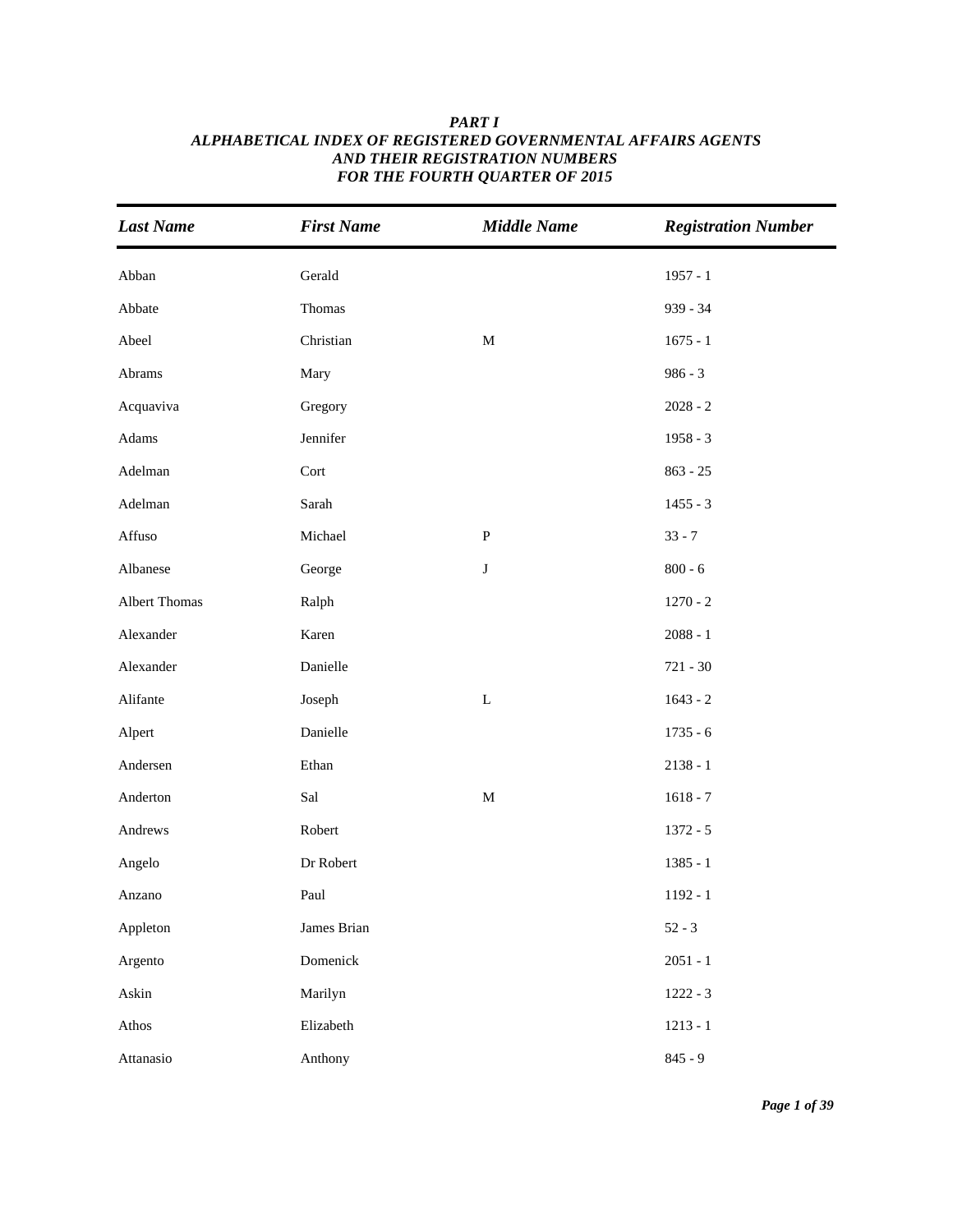| <b>Last Name</b> | <b>First Name</b>        | <b>Middle Name</b> | <b>Registration Number</b> |
|------------------|--------------------------|--------------------|----------------------------|
| Autin            | Diana                    |                    | $1774 - 1$                 |
| Axel             | Robert                   |                    | $1628 - 7$                 |
| Azam             | Mishael                  |                    | $1427 - 2$                 |
| Baffuto          | Thomas                   |                    | $1541 - 1$                 |
| <b>Bailey</b>    | Thomas                   |                    | 1943 - 8                   |
| Bakun            | George                   | $\, {\bf B}$       | $2013 - 1$                 |
| Ballantine       | Kristen                  |                    | $1886 - 1$                 |
| Balmir Jr        | Gerard                   | $\mathbf M$        | $1130 - 5$                 |
| Balsamo          | Sharon                   |                    | $613 - 9$                  |
| <b>Barkley</b>   | Amy                      |                    | $2171 - 1$                 |
| <b>Barnes</b>    | R Thurman                |                    | $1810 - 2$                 |
| Baron            | Shira                    |                    | $1213 - 14$                |
| Barson           | Rebecca                  |                    | $1583 - 7$                 |
| Bauer            | $\mathop{\mathsf{John}}$ | $\bf J$            | $1628 - 5$                 |
| Bauer            | Janine                   | ${\bf G}$          | $1677 - 1$                 |
| Baumrin          | Michael                  |                    | $1809 - 1$                 |
| Bawidamann       | Anthony                  |                    | $1969 - 3$                 |
| Beachem          | Philip                   | $\bf K$            | $1655 - 1$                 |
| Beans            | William                  |                    | $2090 - 2$                 |
| Beaumont         | Mary                     |                    | $49 - 24$                  |
| Beck             | Jeffrey                  |                    | $205 - 4$                  |
| Beder            | Adam                     |                    | $1577 - 1$                 |
| ${\bf Beebe}$    | Wilson                   | $\, {\rm H}$       | $741 - 1$                  |
| Beichert         | Marybeth                 |                    | $18 - 27$                  |
| Bell             | Charles                  |                    | $1838 - 2$                 |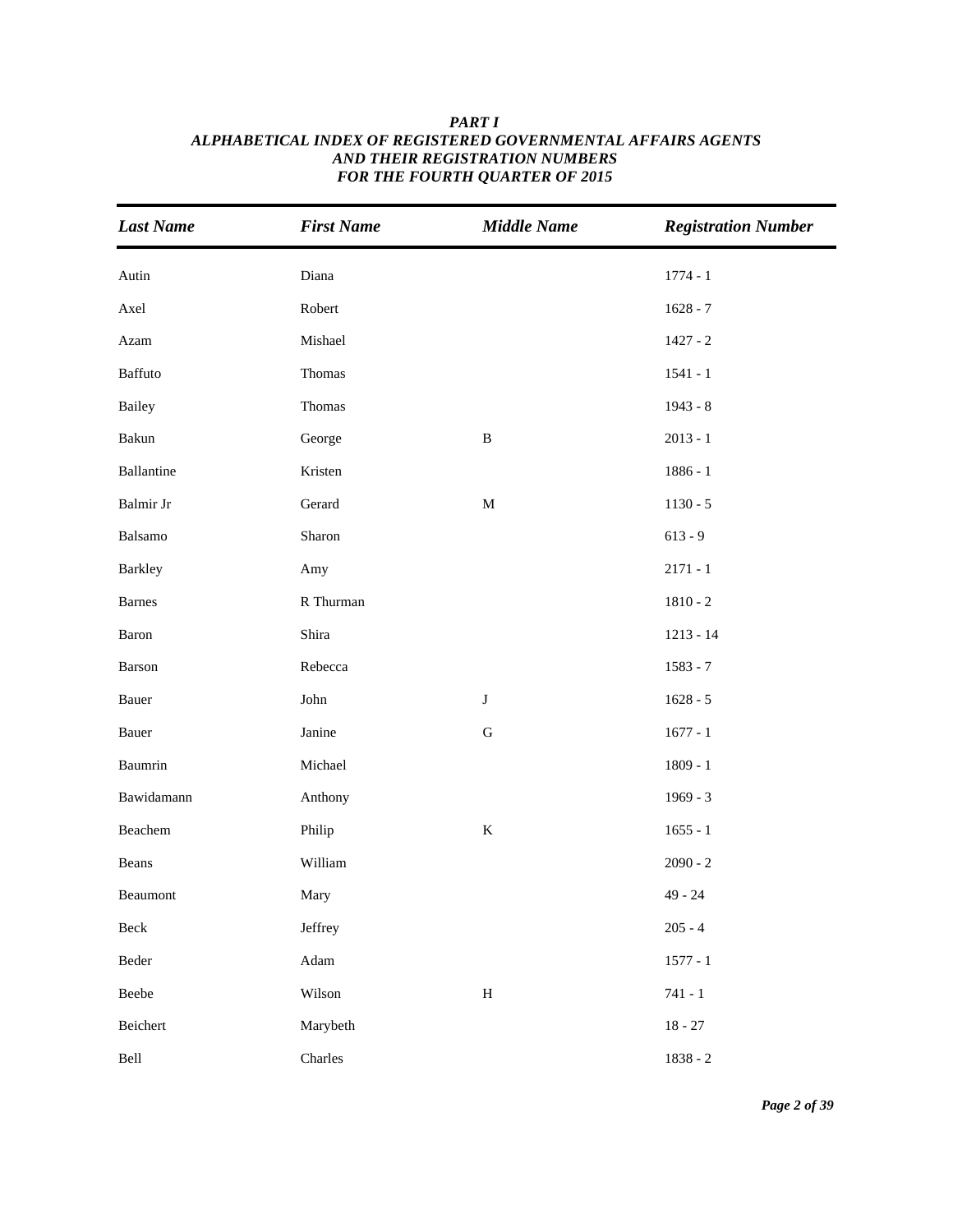| <b>Last Name</b> | <b>First Name</b> | <b>Middle Name</b>        | <b>Registration Number</b> |
|------------------|-------------------|---------------------------|----------------------------|
| Benincasa        | Nicole            |                           | $2160 - 1$                 |
| Bennett          | John              | $\mathbf O$               | $1372 - 1$                 |
| Bent             | Russell           | $\boldsymbol{\mathrm{F}}$ | $100 - 1$                  |
| Bent             | Paul              | $\bf J$                   | $100 - 2$                  |
| Benton           | James             |                           | $50 - 1$                   |
| Berger           | Staci             | $\mathbf{A}$              | $773 - 8$                  |
| Berman           | Haskell           |                           | $1305 - 5$                 |
| Berry            | M Paige           |                           | $1759 - 1$                 |
| Berry            | Anne              |                           | $2029 - 1$                 |
| Best             | Catherine         |                           | $644 - 12$                 |
| Bevan            | Murray            |                           | $1767 - 1$                 |
| Bierbaum         | Deborah           | ${\bf R}$                 | $1444 - 1$                 |
| Binney           | Jerrold           |                           | $1600 - 5$                 |
| Bisignano        | Rick              |                           | $1916 - 3$                 |
| Bizub            | Richard           |                           | $1546 - 2$                 |
| Blistan          | Marie             |                           | $18 - 25$                  |
| Blomgren         | Eric              |                           | $1794 - 3$                 |
| Bluhm            | Sara              |                           | $49 - 7$                   |
| Blumenfeld       | Karen             |                           | $1078 - 2$                 |
| Bocour           | Nicola            |                           | $2137 - 1$                 |
| Boczkowski       | Lauren            |                           | $2134 - 1$                 |
| Bodman           | Roger             |                           | $433 - 9$                  |
| Boerm            | Devin             |                           | $2041 - 1$                 |
| Bombardieri      | Jon               |                           | $1741 - 6$                 |
| Bonfield         | Susan             |                           | $1624 - 1$                 |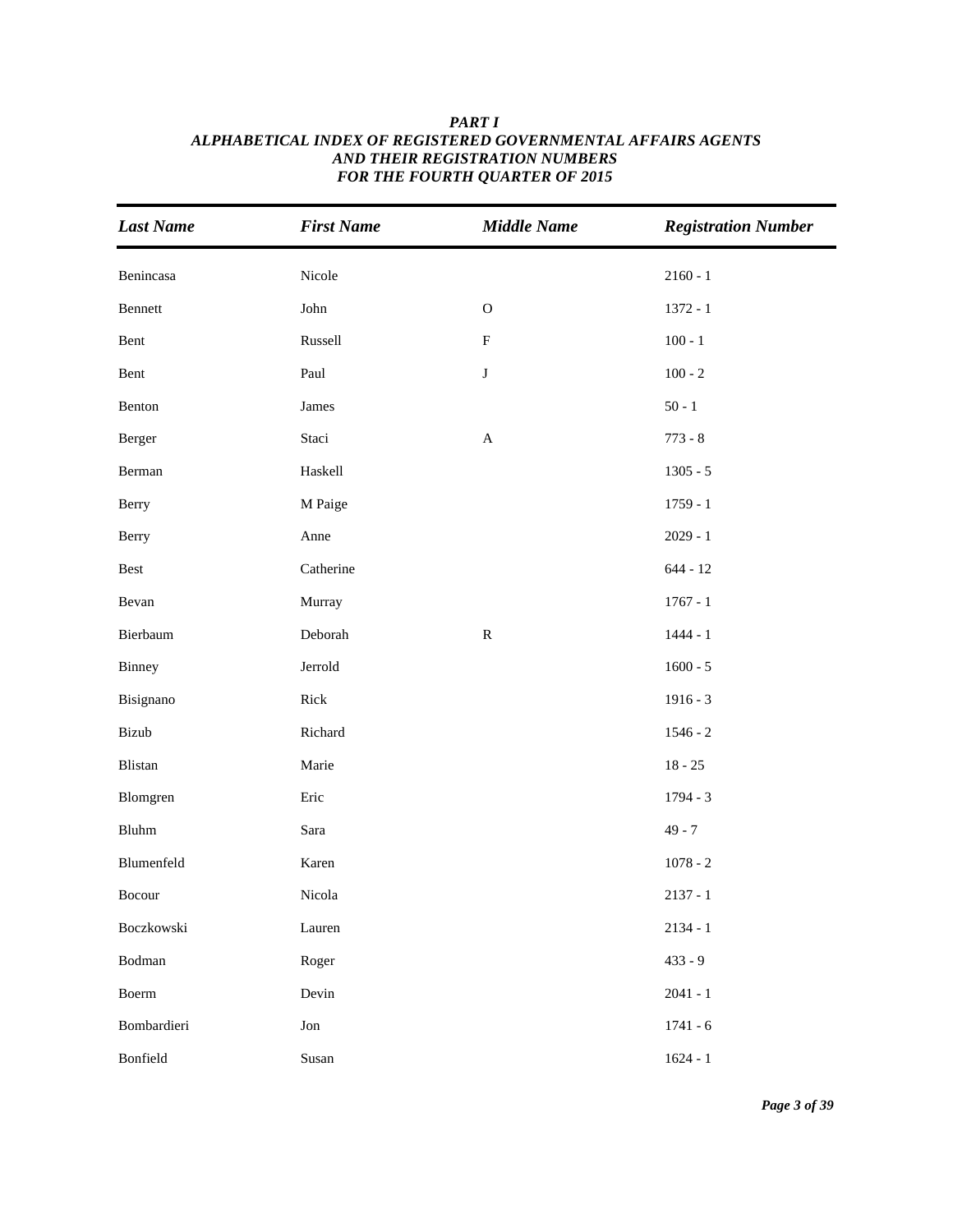| <b>Last Name</b> | <b>First Name</b>    | <b>Middle Name</b> | <b>Registration Number</b> |
|------------------|----------------------|--------------------|----------------------------|
| Bontempo         | Paul                 | ${\bf N}$          | $721 - 2$                  |
| Borin            | Francis              | $\bf J$            | $939 - 23$                 |
| <b>Boros</b>     | <b>Betty</b>         |                    | $49 - 22$                  |
| Borowick         | Matthew              |                    | 1701 - 1                   |
| Borrelli         | Cynthia              | $\bf J$            | $1507 - 1$                 |
| Bouclier         | Donna                |                    | $1552 - 3$                 |
| Bozarth          | Hal                  |                    | $1797 - 1$                 |
| Bozarth          | $\operatorname{Hal}$ | $\mathsf C$        | $127 - 1$                  |
| Bozarth          | Deborah              | ${\bf R}$          | $746 - 1$                  |
| <b>Bracken</b>   | Thomas               |                    | $19 - 16$                  |
| <b>Bradley</b>   | Debra                | $\mathbf L$        | $155 - 2$                  |
| <b>Brand</b>     | Diane                |                    | $1628 - 8$                 |
| Brannigan        | Patrick              | ${\bf R}$          | $1673 - 1$                 |
| <b>Bray</b>      | Edward               |                    | $1851 - 3$                 |
| Bresch           | Debora               |                    | $1773 - 2$                 |
| Breslin          | Patrick              |                    | $692 - 9$                  |
| <b>Brewer</b>    | Elizabeth            |                    | $2030 - 1$                 |
| Brewster         | <b>Bradley</b>       | $\mathbf S$        | $365 - 1$                  |
| <b>Briant</b>    | Robert               | $\mathbf{A}$       | $845 - 1$                  |
| <b>Britchkow</b> | Michael              |                    | $2121 - 1$                 |
| Brizzolara       | Thomas               | $\mathbf L$        | $1610 - 2$                 |
| <b>Brogan</b>    | David                |                    | $1750 - 2$                 |
| <b>Brooks</b>    | Triste               |                    | $1583 - 4$                 |
| <b>Brough</b>    | Mara                 |                    | $2033 - 2$                 |
| Brown            | Kevin                |                    | $1342 - 1$                 |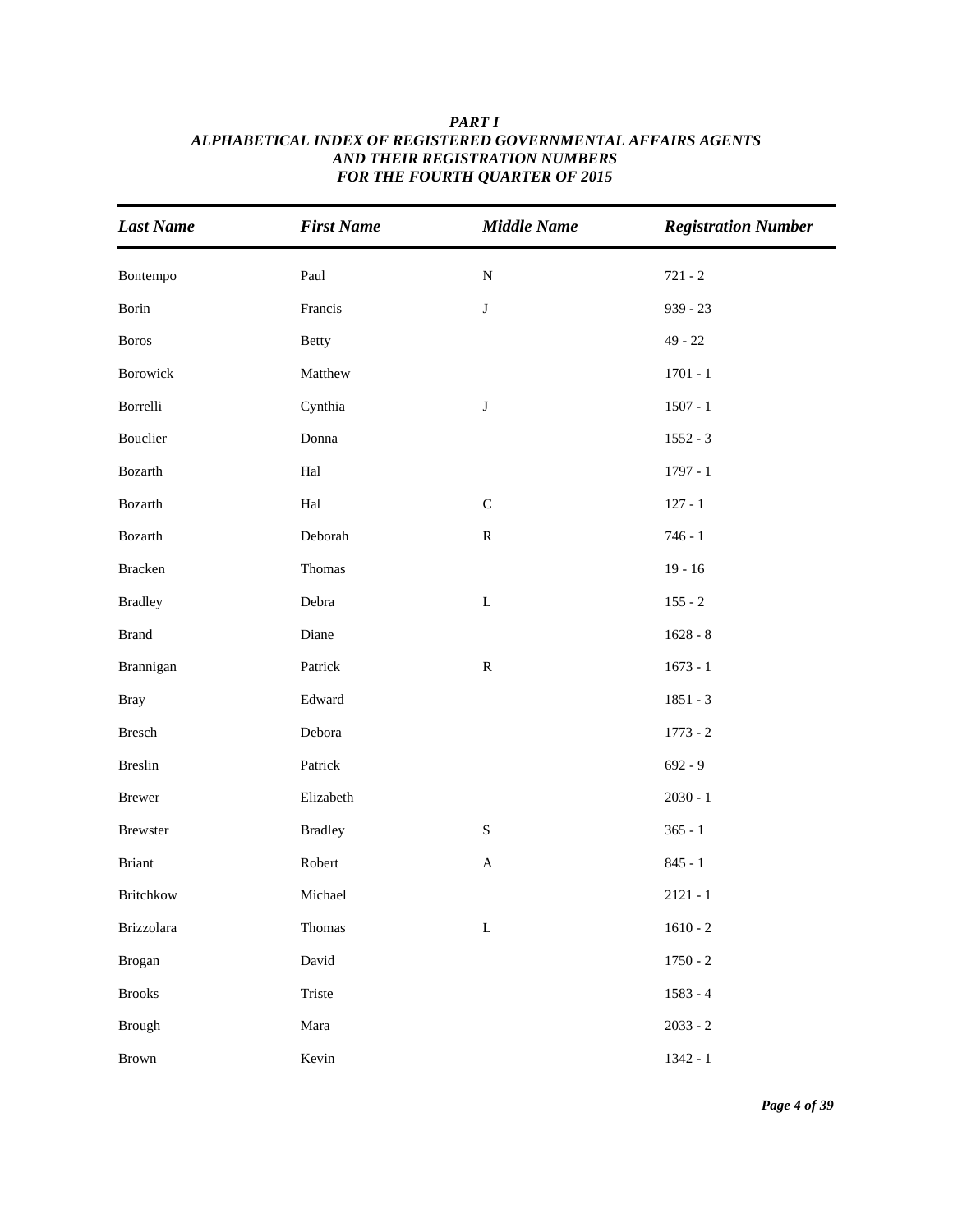| <b>Last Name</b> | <b>First Name</b>   | <b>Middle Name</b> | <b>Registration Number</b> |
|------------------|---------------------|--------------------|----------------------------|
| Brown            | Dennis              |                    | $1935 - 2$                 |
| Brown            | Charlene            |                    | $549 - 7$                  |
| Brown Ruggia     | Beverly             |                    | $1591 - 20$                |
| <b>Bryan</b>     | Daniel              |                    | $1954 - 5$                 |
| Buchanan         | Suzanne             |                    | $1177 - 7$                 |
| Buckelew         | Loretta             |                    | $30 - 9$                   |
| Buckley          | Richard             |                    | $1629 - 19$                |
| Buonsante        | Elizabeth Schroeder |                    | $18 - 28$                  |
| <b>Burgos</b>    | Tonio               |                    | $1284 - 1$                 |
| <b>Burton</b>    | Charles             |                    | $1950 - 5$                 |
| <b>Byers</b>     | Michele             | $\mathbf S$        | $1642 - 6$                 |
| <b>Byrne</b>     | H Michael           |                    | $2002 - 2$                 |
| Cahn Goodman     | Elizabeth           |                    | $2108 - 1$                 |
| Cammarano        | Peter               | ${\bf F}$          | $1741 - 1$                 |
| Cammarata        | Anthony             |                    | $1608 - 1$                 |
| Campbell         | Joyce               |                    | $1724 - 1$                 |
| Cannon           | Maeve               |                    | $2174 - 1$                 |
| Cappelli         | Lou                 |                    | $2147 - 2$                 |
| Cappelli         | Louis               |                    | $1571 - 4$                 |
| Cappucci         | Valeria             |                    | $1682 - 5$                 |
| Caraballo        | Wilfredo            |                    | $721 - 35$                 |
| Carella          | Charles             | $\mathsf C$        | $677 - 3$                  |
| Carione          | Angelina            |                    | $1041 - 10$                |
| Carley           | John                | $\Gamma$           | $1611 - 1$                 |
| Carlson-Glazer   | Christine           |                    | $884 - 5$                  |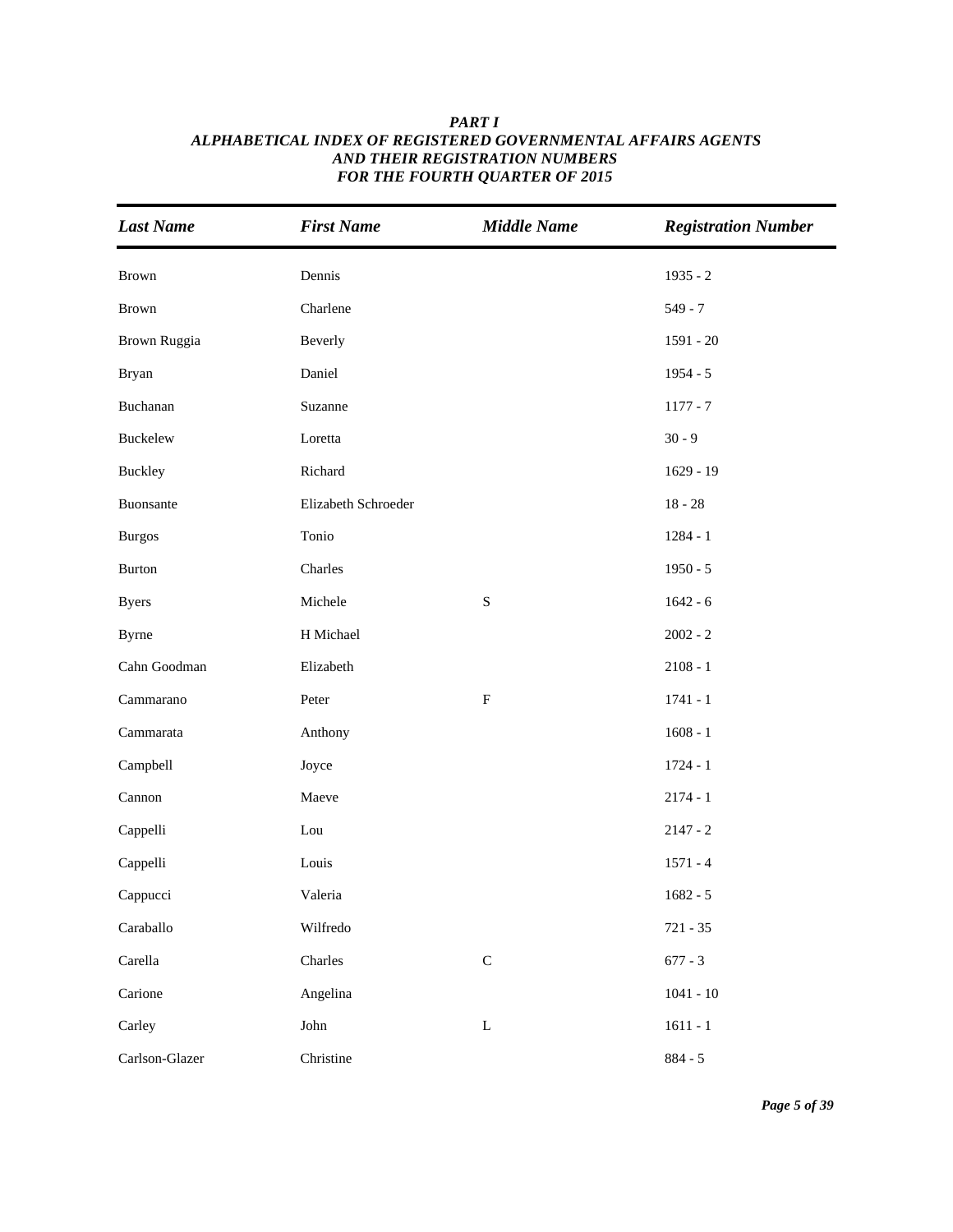| <b>Last Name</b> | <b>First Name</b> | <b>Middle Name</b> | <b>Registration Number</b> |
|------------------|-------------------|--------------------|----------------------------|
| Carluccio        | Tracy             |                    | $1762 - 6$                 |
| Caruso           | William           | $\bf J$            | $1621 - 4$                 |
| Caruso           | William           | $\bf J$            | $2080 - 2$                 |
| Cascone          | Heather           |                    | $1996 - 1$                 |
| Casiello         | Nicholas          |                    | $774 - 8$                  |
| Castner          | William           |                    | $863 - 27$                 |
| Castro           | Raymond           |                    | $2035 - 2$                 |
| Catino           | Annette           |                    | $1783 - 1$                 |
| Ceberio          | Robert            |                    | 1989 - 1                   |
| Ceretti          | Anthony           |                    | $1730 - 5$                 |
| Cerra            | Michael           | ${\bf F}$          | $30 - 6$                   |
| Chamberlain      | Barbara           |                    | $335 - 13$                 |
| Changaris        | Steven            | ${\bf G}$          | $846 - 1$                  |
| Chapland         | Lisa              |                    | $613 - 10$                 |
| Chernetz         | Janna             |                    | $1395 - 4$                 |
| Chin             | Catherine         |                    | $800 - 4$                  |
| Chiomento        | Thomas            |                    | $1516 - 2$                 |
| Chirichella      | Joseph            |                    | $1624 - 4$                 |
| Chun             | Grace             |                    | $2098 - 4$                 |
| Churchelow       | Thomas            |                    | $447 - 7$                  |
| Cimino           | Anthony           | $\bf J$            | $1720 - 8$                 |
| Clancy           | John              | $\bf J$            | $1575 - 1$                 |
| ${\rm Clark}$    | Laurie            | $\mathbf A$        | $1012 - 1$                 |
| ${\rm Clark}$    | Sarah Kate        |                    | $2128 - 1$                 |
| Clark            | Jennifer          |                    | $2159 - 1$                 |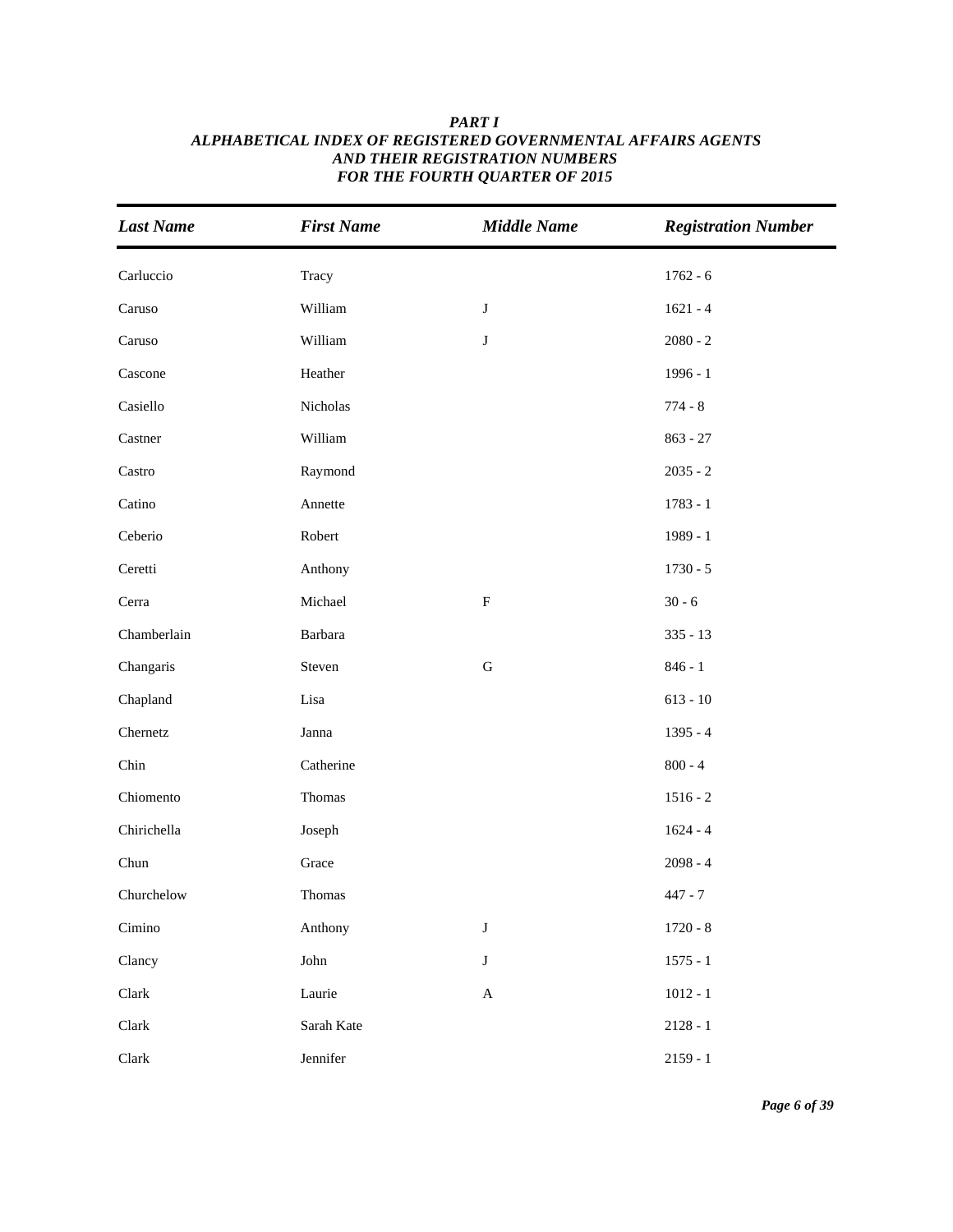| <b>Last Name</b>         | <b>First Name</b> | <b>Middle Name</b>        | <b>Registration Number</b> |
|--------------------------|-------------------|---------------------------|----------------------------|
| Clark                    | Sandy             | $\bf J$                   | $1661 - 1$                 |
| Cobb                     | James             | $\, {\rm H}$              | $1285 - 1$                 |
| Codey                    | Sister Patricia   |                           | $1432 - 2$                 |
| Coffey                   | Jennifer          |                           | $1637 - 2$                 |
| Cohen                    | Arnold            |                           | $773 - 9$                  |
| Cohen                    | Aaron             |                           | $2163 - 1$                 |
| Collins                  | $\rm Jack$        |                           | $365 - 21$                 |
| Collinsgru               | Maura             |                           | 1591 - 19                  |
| Comba                    | Michael           |                           | $1782 - 2$                 |
| Connelly                 | Kevin             |                           | $209 - 11$                 |
| Connelly                 | Mark              | $\mathbf T$               | $1319 - 2$                 |
| Connolly                 | Michael           |                           | $1224 - 8$                 |
| Connor                   | Aurora            |                           | $1569 - 3$                 |
| Corodemus                | Steven            |                           | $1825 - 1$                 |
| Corpora                  | Ron               |                           | $1926 - 5$                 |
| Corrado                  | Marie             |                           | $2018 - 13$                |
| Corwell                  | George            | $\mathbf V$               | $1673 - 2$                 |
| Costantino               | Louis             | $\boldsymbol{\mathsf{A}}$ | $1679 - 1$                 |
| Coyle                    | Debra             |                           | $1041 - 6$                 |
| Crane                    | Sam               |                           | $2132 - 1$                 |
| $\operatorname{Creedon}$ | Paul              | $\mathbf T$               | $1656 - 3$                 |
| Cromarty                 | Loredana          |                           | $2071 - 1$                 |
| Cruz                     | Mary              |                           | $2006 - 3$                 |
| Culnan                   | Dennis            |                           | $1279 - 2$                 |
| Culnan                   | Dennis            | $\mathbf M$               | $1279 - 1$                 |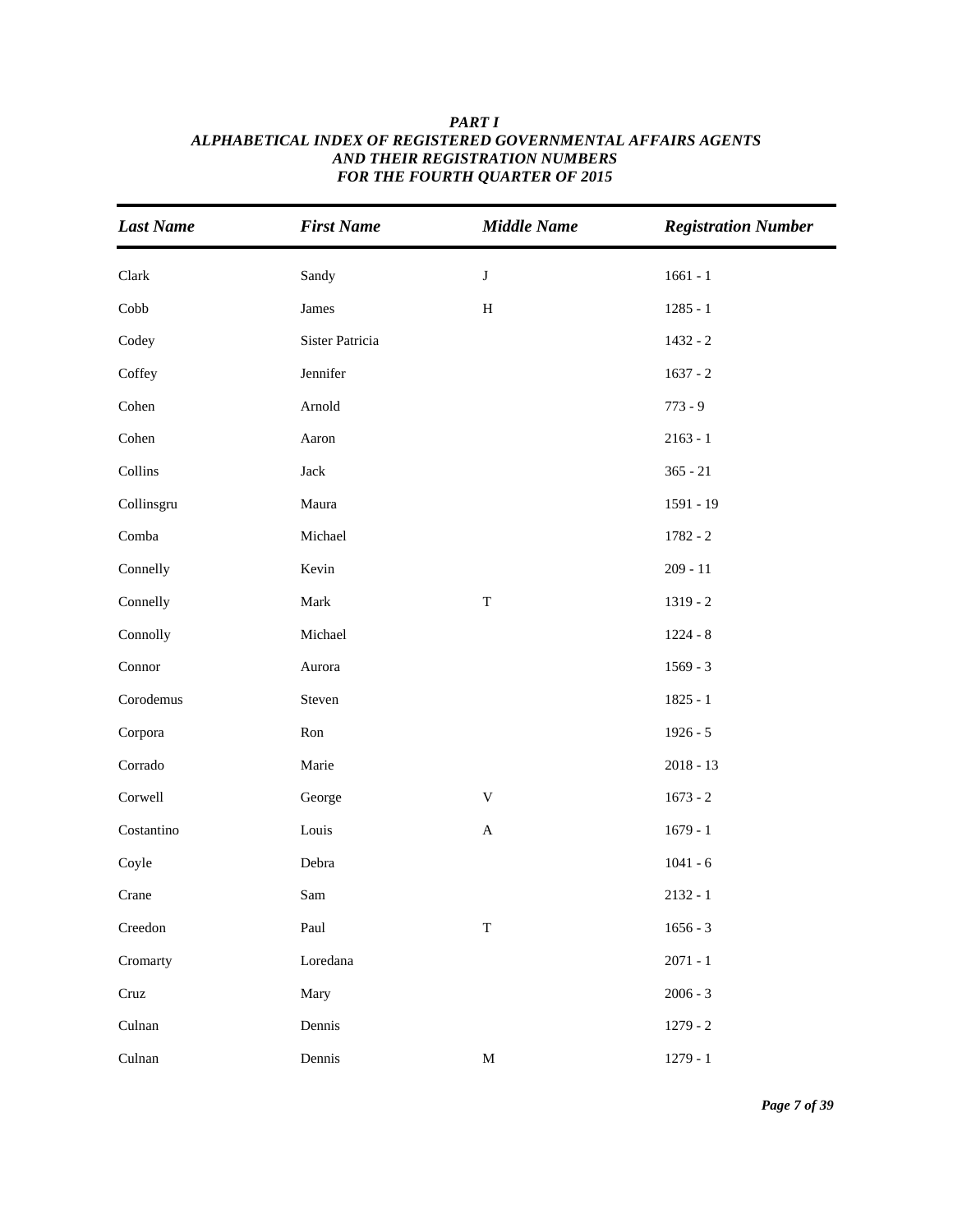| <b>Last Name</b> | <b>First Name</b> | <b>Middle Name</b>        | <b>Registration Number</b> |
|------------------|-------------------|---------------------------|----------------------------|
| Cutler           | Rina              |                           | $2018 - 12$                |
| Czipo            | Linda             | $\mathbf M$               | $682 - 1$                  |
| Dalessio         | James             |                           | $863 - 16$                 |
| Dameron          | Michael           |                           | $1967 - 1$                 |
| Darcy            | Michael           | $\bf J$                   | $30 - 7$                   |
| Daus             | Matthew           |                           | $1224 - 4$                 |
| Davidson         | Alison            |                           | $1647 - 5$                 |
| Davis            | Kathleen          | $\boldsymbol{\mathsf{A}}$ | $185 - 2$                  |
| Davis            | Keith             |                           | $2153 - 1$                 |
| Davis            | Michellene        |                           | $1862 - 1$                 |
| Davis            | Kevin             | ${\bf P}$                 | $1882 - 3$                 |
| de la Puente     | Noemi             |                           | $2118 - 1$                 |
| Dealmeida        | Samantha          |                           | $10 - 34$                  |
| DeCataldo        | Michael           |                           | $2018 - 11$                |
| DeCotiis         | Robert            |                           | 939 - 38                   |
| DeCotiis         | Joseph            |                           | 939 - 39                   |
| DeCotiis         | Michael           |                           | $939 - 40$                 |
| DeCotiis         | Alfred            |                           | $939 - 41$                 |
| DeGesero         | Eric              |                           | 1999 - 1                   |
| DeGesero         | Eric              |                           | $85 - 4$                   |
| Delgado          | Sonia             |                           | $365 - 12$                 |
| DeLoreto         | Michael           | ${\bf D}$                 | 1287 - 13                  |
| DeMarco          | Barbara           |                           | $1618 - 11$                |
| Dement           | Paul              |                           | $1148 - 2$                 |
| DeSanctis        | Joseph            | $\boldsymbol{\mathsf{A}}$ | $433 - 15$                 |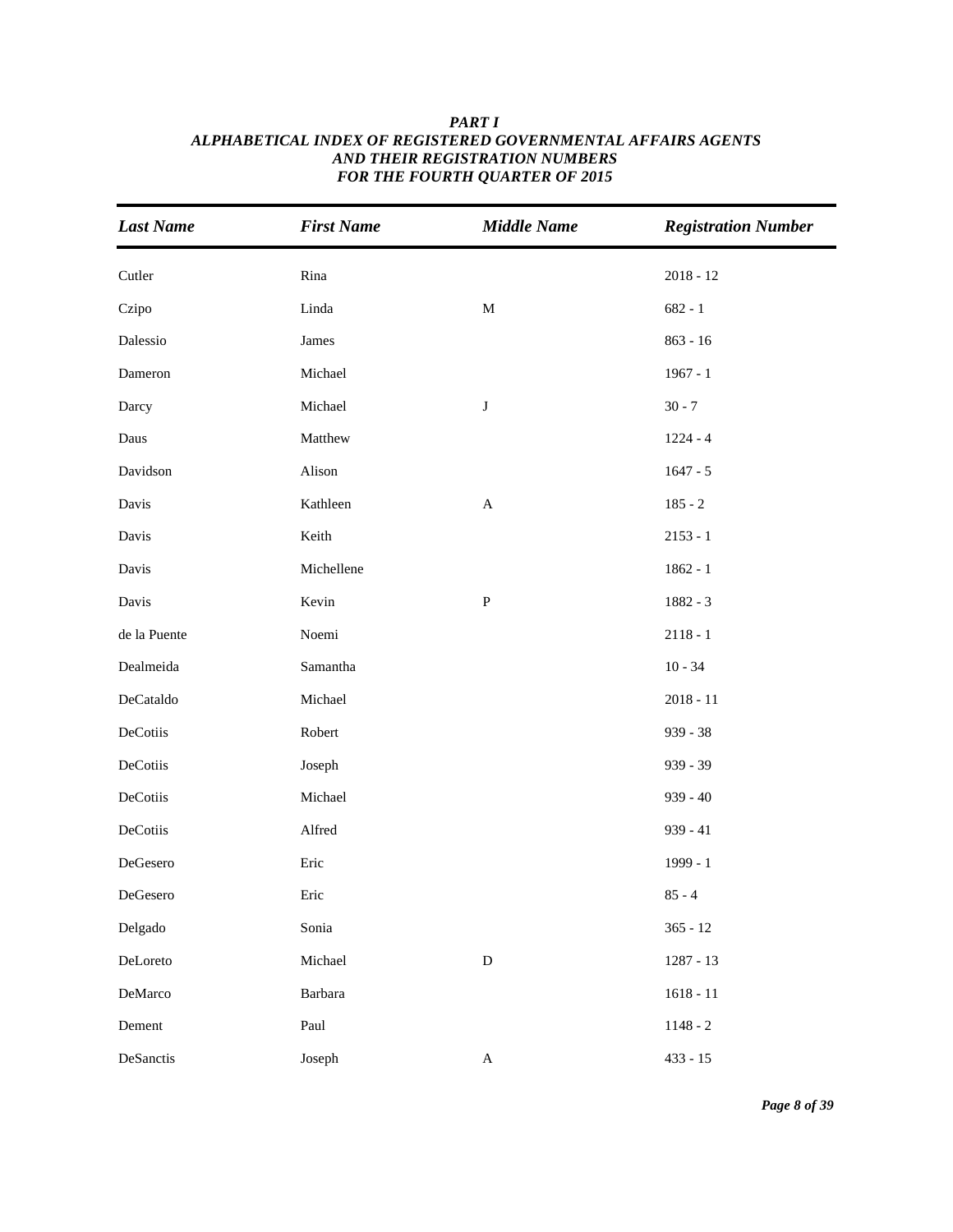| <b>Last Name</b>             | <b>First Name</b> | <b>Middle Name</b> | <b>Registration Number</b> |
|------------------------------|-------------------|--------------------|----------------------------|
| DeSanti                      | Fred              | ${\bf D}$          | $1714 - 1$                 |
| DeSarno                      | Tracie            |                    | $433 - 2$                  |
| DeSimone                     | Kevin             |                    | $2064 - 1$                 |
| Destito                      | Samuel            | ${\bf G}$          | $1224 - 1$                 |
| Devanney                     | Angie             |                    | $1786 - 1$                 |
| Devanney                     | George            |                    | $1786 - 2$                 |
| DeVito                       | Emile Dominick    |                    | $1642 - 1$                 |
| Dezao                        | James             |                    | $2143 - 1$                 |
| Diaz                         | Julie             |                    | $1476 - 8$                 |
| Diaz                         | Ulises            |                    | $1664 - 2$                 |
| Diaz                         | Daniel            |                    | $2173 - 1$                 |
| Dikovics                     | Matthew           |                    | $2066 - 2$                 |
| Dillingham                   | Timothy           |                    | $1953 - 4$                 |
| Dillon                       | Robert            |                    | $2078 - 2$                 |
| DiMartino                    | Mary              |                    | $2121 - 2$                 |
| DiRienzo                     | Josephine         |                    | $499 - 5$                  |
| DiSimone                     | Anthony           | $\mathbf T$        | $726 - 1$                  |
| DiUbaldo                     | Robert            |                    | $1920 - 1$                 |
| Doerr                        | Patricia          |                    | $1594 - 3$                 |
| Doherty                      | Linda             | $\mathbf M$        | $232 - 6$                  |
| $\mathop{\rm Dohm}\nolimits$ | Beth              |                    | $1720 - 4$                 |
| Dolan                        | Jonathan          |                    | $280 - 9$                  |
| Domalewski                   | Craig             |                    | $2139 - 2$                 |
| Donofrio                     | James             |                    | $1725 - 2$                 |
| Doss                         | Ken               |                    | $2167 - 1$                 |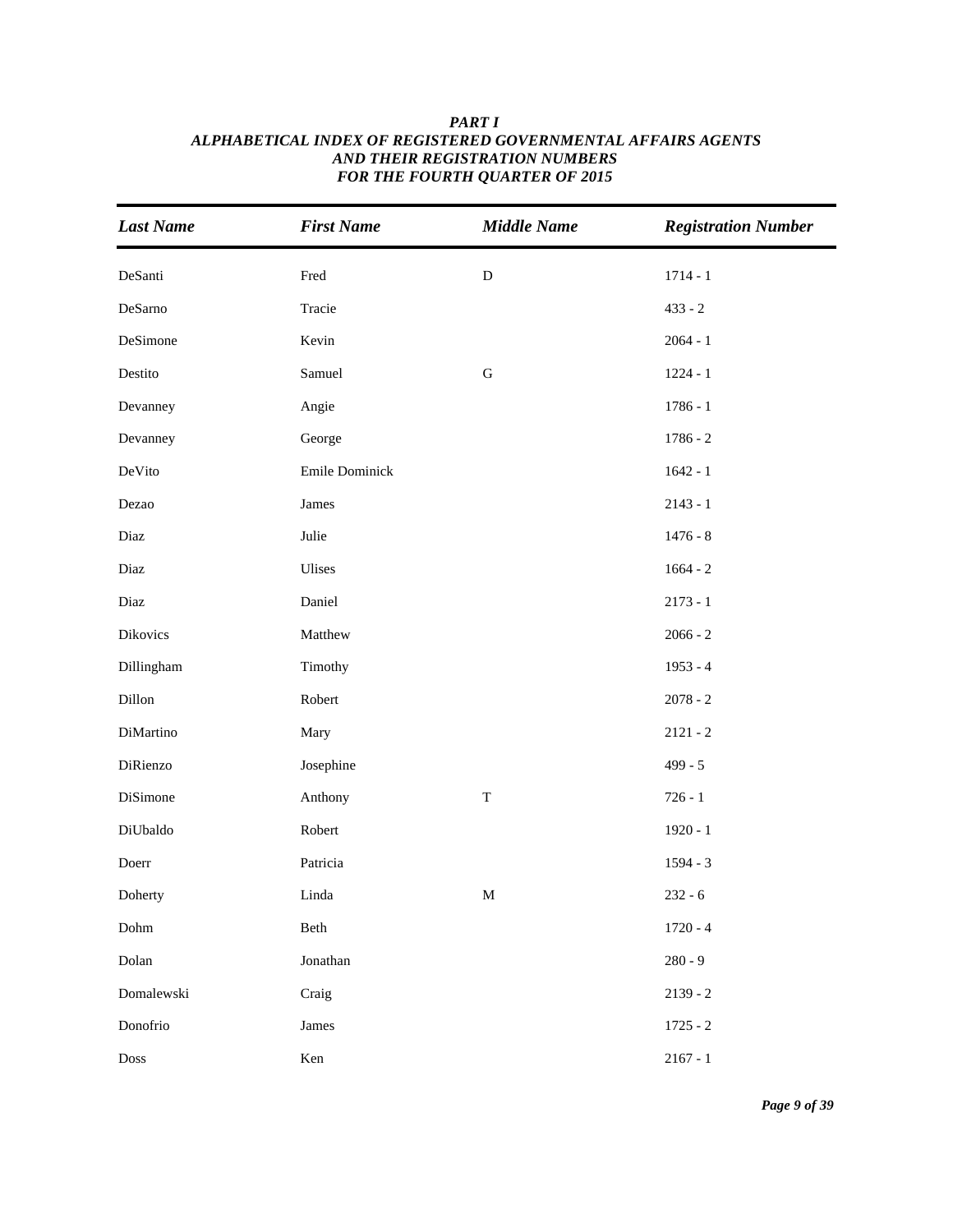| <b>Last Name</b>                | <b>First Name</b> | <b>Middle Name</b>        | <b>Registration Number</b> |
|---------------------------------|-------------------|---------------------------|----------------------------|
| Downs                           | Lawrence          |                           | $1427 - 3$                 |
| Doyle                           | Douglas           |                           | $939 - 37$                 |
| Dube                            | Evan              |                           | $2073 - 1$                 |
| Duda                            | Teri              |                           | $1876 - 1$                 |
| Duffy                           | Janellen          |                           | $2072 - 1$                 |
| Duthie                          | John              |                           | $1162 - 4$                 |
| Dziedzic                        | Theresa           |                           | $1629 - 20$                |
| Earley                          | Tina              |                           | $2150 - 1$                 |
| Eastman                         | Edward            | $\mathbf C$               | $168 - 4$                  |
| Echevarria                      | Philip            |                           | $10 - 35$                  |
| Edelstein                       | Theresa           | $\mathbf L$               | $10 - 17$                  |
| Egan                            | Timothy           |                           | $1656 - 4$                 |
| Egenton                         | Michael           |                           | $19 - 8$                   |
| Ehlbeck                         | Laurie            | $\boldsymbol{\mathsf{A}}$ | $1566 - 1$                 |
| Eicher                          | Neil              |                           | $10 - 30$                  |
| Eisenstark                      | Gregory           |                           | $1224 - 7$                 |
| Ekstrom                         | Megan             |                           | $2149 - 1$                 |
| Elias                           | Ellen             |                           | $1600 - 4$                 |
| Elkis                           | Karin             |                           | $1882 - 5$                 |
| Ellinwood                       | Charles           |                           | $1828 - 1$                 |
| Ellis                           | Roger             |                           | $1535 - 1$                 |
| Ercoli                          | Chris             |                           | $2135 - 1$                 |
| Eskenazi                        | Bonnie            |                           | 1399 - 1                   |
| Ewing                           | Elizabeth         |                           | $2026 - 3$                 |
| $\operatorname{\mathsf{Fader}}$ | Paul              | $\mathbf T$               | $1571 - 1$                 |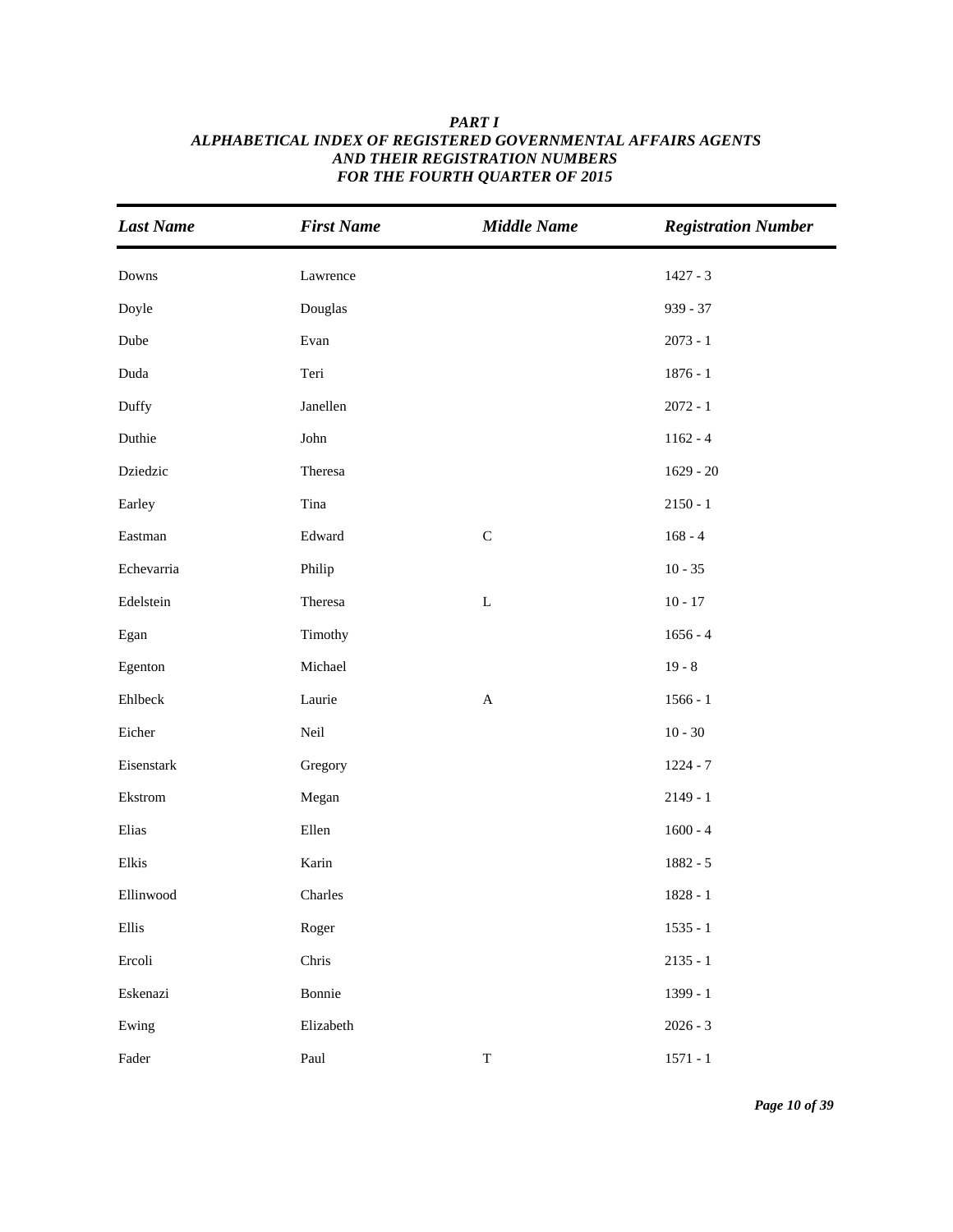| <b>Last Name</b>                                                                                             | <b>First Name</b>        | <b>Middle Name</b> | <b>Registration Number</b> |
|--------------------------------------------------------------------------------------------------------------|--------------------------|--------------------|----------------------------|
| Fagan                                                                                                        | Courtney                 |                    | $815 - 3$                  |
| Faigen                                                                                                       | Michael                  | $\bf J$            | $463 - 1$                  |
| Falk                                                                                                         | Adam                     |                    | $2164 - 1$                 |
| Farrie                                                                                                       | Danielle                 |                    | $1213 - 12$                |
| Fatton                                                                                                       | Dan                      |                    | $1041 - 11$                |
| Fedorko                                                                                                      | Edward                   | $\mathbf W$        | $1903 - 1$                 |
| Fefferman                                                                                                    | Carolyn                  |                    | $2125 - 1$                 |
| Fennessy                                                                                                     | Conor                    |                    | $2114 - 1$                 |
| Ferguson                                                                                                     | Mike                     |                    | $1959 - 1$                 |
| Ferraro                                                                                                      | Madeline                 |                    | $1301 - 1$                 |
| Figueroa                                                                                                     | Gabrielle                |                    | $1224 - 9$                 |
| Fiordaliso                                                                                                   | Joseph                   |                    | $721 - 29$                 |
| Fisher                                                                                                       | $\mathop{\mathsf{John}}$ | $\, {\rm H}$       | $2080 - 3$                 |
| Fisher                                                                                                       | $\rm Jack$               |                    | $1621 - 3$                 |
| Flamporis                                                                                                    | Georgia                  |                    | $1242 - 2$                 |
| Florio                                                                                                       | Dale                     | ${\bf J}$          | $365 - 2$                  |
| Flynn                                                                                                        | Michael                  | ${\bf P}$          | $18 - 15$                  |
| $\operatorname*{Ford}% \nolimits_{\mathbb{Z}}\left( \mathbb{Z}^{\Sigma\left( 1\right) }\right) ^{\otimes n}$ | Anna                     |                    | $2105 - 2$                 |
| Ford                                                                                                         | Althea                   |                    | $741 - 5$                  |
| Forsberg-Wenzel                                                                                              | <b>Britta</b>            |                    | $1639 - 2$                 |
| Fox                                                                                                          | Charles                  |                    | $2015 - 1$                 |
| Fox                                                                                                          | Vincent                  |                    | $1866 - 1$                 |
| Frankowiak                                                                                                   | Sara                     |                    | $714 - 11$                 |
| Frey                                                                                                         | Wilma                    | ${\bf E}$          | $1642 - 4$                 |
| Friedman                                                                                                     | ${\rm John}$             | ${\bf P}$          | $885 - 1$                  |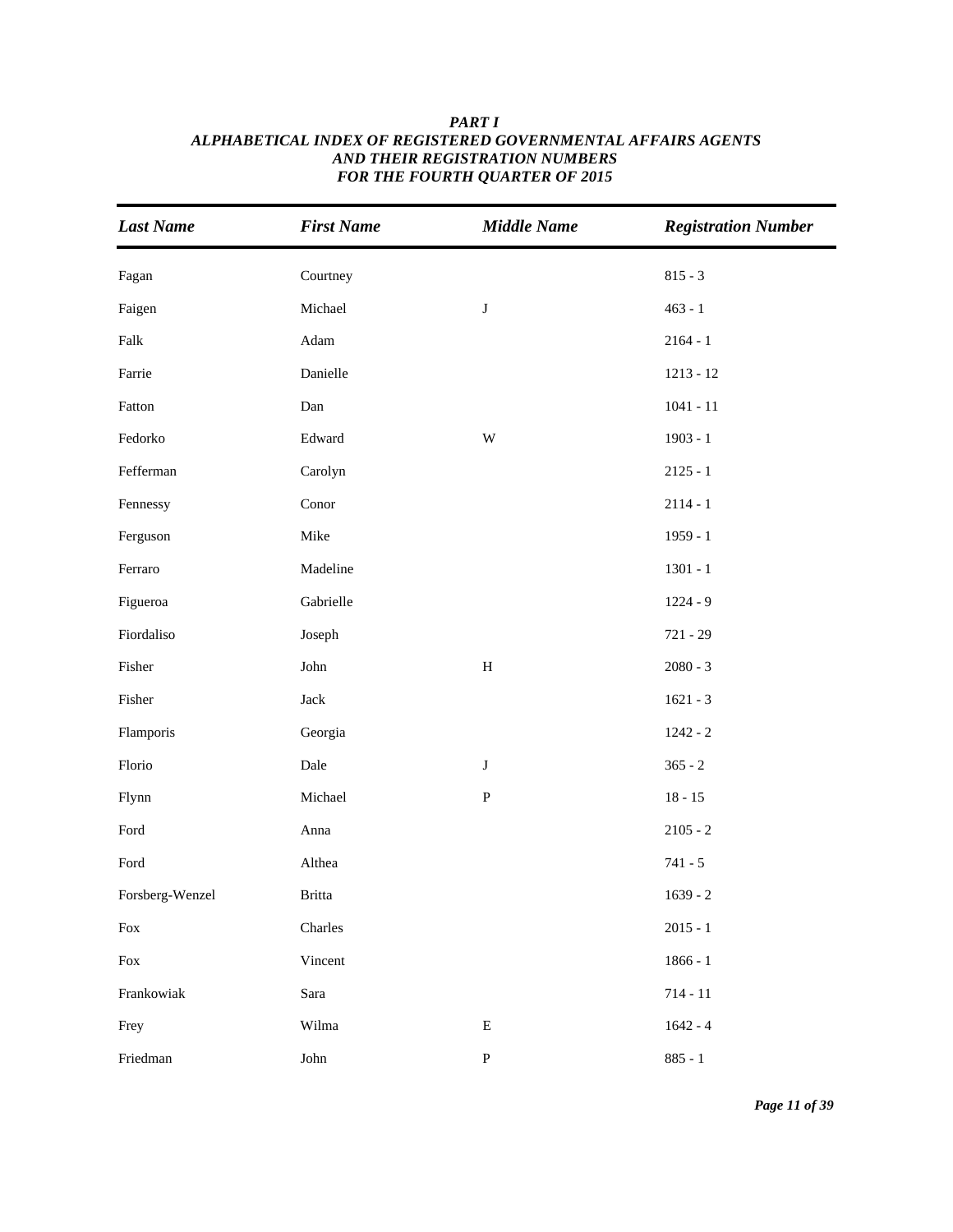| <b>Last Name</b> | <b>First Name</b> | <b>Middle Name</b> | <b>Registration Number</b> |
|------------------|-------------------|--------------------|----------------------------|
| Fulton           | Carol             |                    | $2062 - 5$                 |
| Furnari          | Russell           |                    | $1524 - 19$                |
| Gabel            | Steven            |                    | $1536 - 1$                 |
| Gaburo           | Alfred            | $\bf J$            | $365 - 18$                 |
| Galandak         | John              |                    | $1386 - 4$                 |
| Gallos           | Margaret          |                    | $460 - 2$                  |
| Galloway         | Andrew            | $\bf J$            | $2018 - 5$                 |
| Gannon           | Richard           | $\mathbf S$        | $1458 - 3$                 |
| Garcia           | Raul              |                    | $721 - 7$                  |
| Gardner          | Steven            |                    | $1969 - 4$                 |
| Gardner          | Stephen           |                    | $2018 - 6$                 |
| Garwin           | Harold            | $\, {\bf B}$       | $1513 - 2$                 |
| Geissel-Ghee     | Suzanne           |                    | 1998 - 1                   |
| Genova           | Angelo            | J                  | $1557 - 1$                 |
| George           | Jane              |                    | $2046 - 1$                 |
| George Cheniara  | Elizabeth         |                    | $53 - 18$                  |
| Gerbino          | John              |                    | $1828 - 3$                 |
| Gibbs            | Gerry             |                    | $1781 - 2$                 |
| Gibbs            | Robert            | $\mathbf L$        | $2152 - 1$                 |
| Giblin           | Noreen            | $\mathbf M$        | $1287 - 6$                 |
| Gibson           | ${\rm John}$      |                    | $2122 - 1$                 |
| Giglio           | Michael           |                    | $18 - 26$                  |
| Gilbert          | Thomas            |                    | $1642 - 10$                |
| Gillespie        | ${\rm John}$      | $\mathbf C$        | $1286 - 5$                 |
| Gillespie        | Patrick           |                    | $1909 - 2$                 |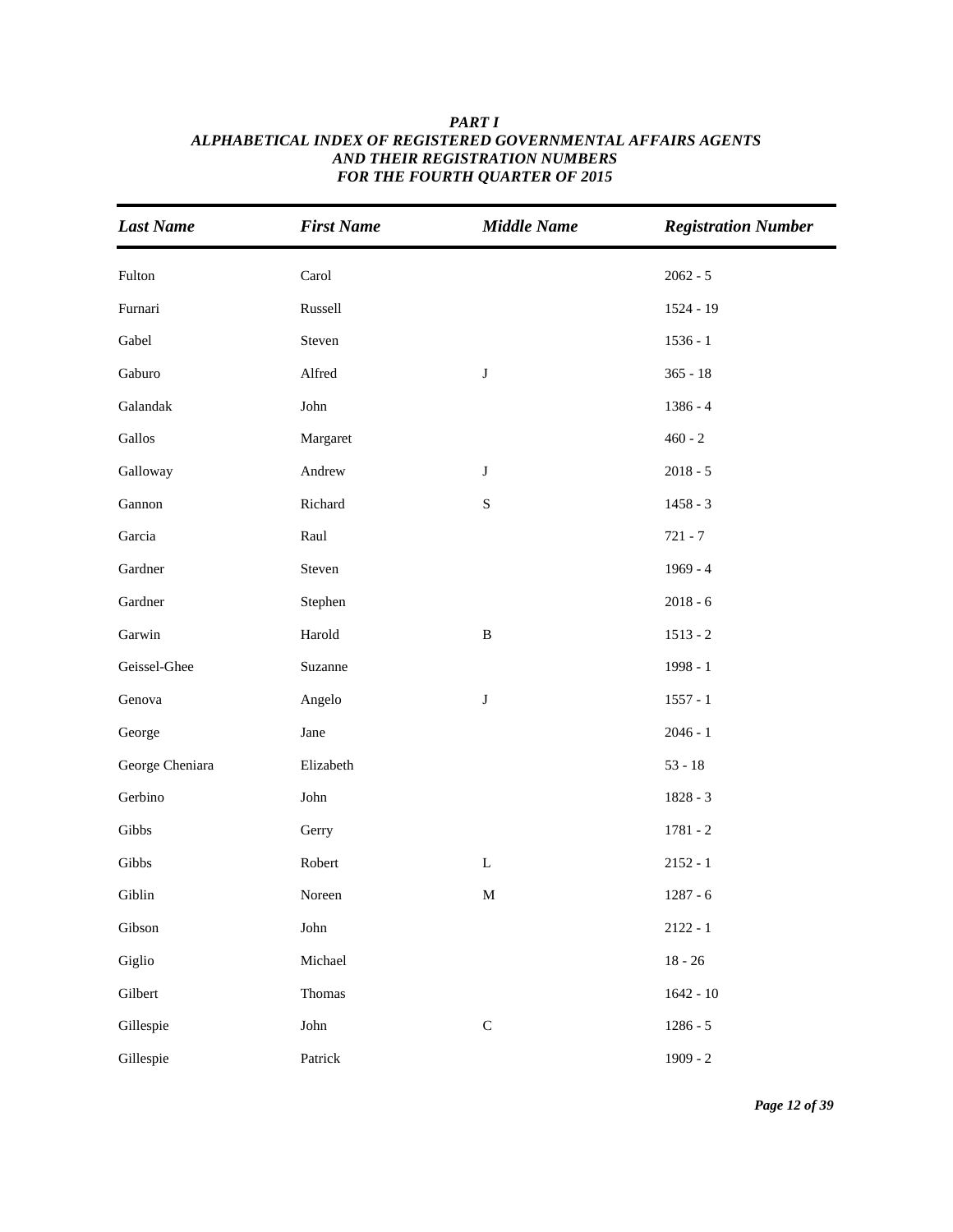| <b>Last Name</b>        | <b>First Name</b> | <b>Middle Name</b> | <b>Registration Number</b> |
|-------------------------|-------------------|--------------------|----------------------------|
| Gilmore                 | George            |                    | $1054 - 22$                |
| Ginther                 | Lisa              |                    | $721 - 16$                 |
| Giuditta Jr             | Richard           | $\mathbf A$        | $1767 - 2$                 |
| Glaser                  | Meagan            |                    | $1327 - 2$                 |
| Gluck                   | Michael           |                    | $1313 - 9$                 |
| Goens                   | Darin             |                    | $964 - 13$                 |
| Goetting                | Lou               |                    | $433 - 24$                 |
| Gold                    | Josh              |                    | $2160 - 3$                 |
| Gold Schnitzer          | Ginger            |                    | $18 - 8$                   |
| Goldenberg              | Steven            | ${\bf S}$          | $1364 - 2$                 |
| Goldson                 | Darnell           |                    | $2106 - 1$                 |
| Gonzalez                | Jason             |                    | $1930 - 1$                 |
| Gordillo                | Christina         |                    | $644 - 11$                 |
| Gordon                  | Sherryl           | $\mathbf{A}$       | $461 - 1$                  |
| $\operatorname{Gordon}$ | Adam              |                    | $1877 - 2$                 |
| Gorman                  | Jesse             |                    | $2018 - 8$                 |
| Gorman                  | Margaret          |                    | $906 - 2$                  |
| Grabczak                | Paulina           |                    | $365 - 26$                 |
| Graham                  | Nikki             |                    | $1970 - 1$                 |
| Granshaw                | Alison            |                    | $1091 - 16$                |
| Grasso                  | Jarrod            | ${\bf C}$          | $644 - 5$                  |
| Grebenstein             | Liesl             |                    | $2154 - 2$                 |
| Greenberg               | Marilynn          | ${\bf R}$          | $173 - 24$                 |
| Gregg                   | Guy               |                    | $1413 - 5$                 |
| Greller                 | Matthew           |                    | $2000 - 2$                 |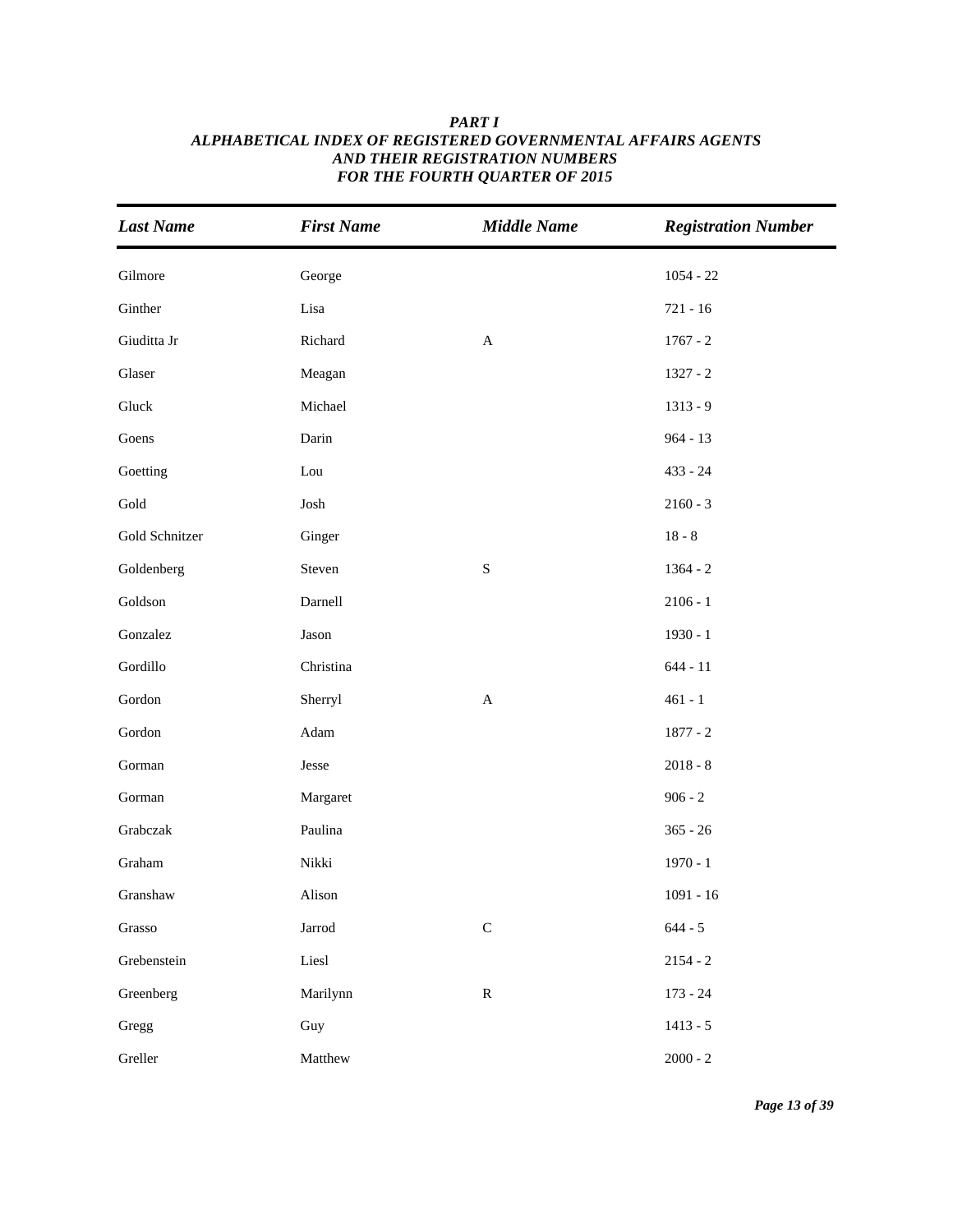| <b>Last Name</b>        | <b>First Name</b> | <b>Middle Name</b>      | <b>Registration Number</b> |
|-------------------------|-------------------|-------------------------|----------------------------|
| Grifa                   | Lori              |                         | $1621 - 5$                 |
| Grifa                   | Lori              |                         | $2080 - 6$                 |
| Griffith                | Anthony           |                         | $2076 - 3$                 |
| Gulden                  | Rita              | $\mathbf M$             | $1465 - 1$                 |
| Gutierrez               | Carlos            |                         | $2042 - 1$                 |
| Gutowski                | David             |                         | $1760 - 1$                 |
| Guziejewski             | Adam              | $\mathbf S$             | $741 - 4$                  |
| Guzzo                   | Peter             | ${\bf P}$               | $944 - 1$                  |
| Habbe                   | Stephen           | $\mathbf A$             | 1394 - 1                   |
| Hadley                  | Sean              |                         | $18 - 24$                  |
| Hagan                   | Kevin             | ${\bf P}$               | $365 - 27$                 |
| Hague                   | <b>Brian</b>      |                         | $551 - 50$                 |
| Halpin                  | Matthew           | ${\bf S}$               | $433 - 17$                 |
| Halvorsen               | Marilou           |                         | $2123 - 1$                 |
| Hamid                   | Sarah             |                         | $1628 - 6$                 |
| $\operatorname{Hammer}$ | Rebecca           |                         | $1091 - 13$                |
| Hampton                 | <b>Brian</b>      |                         | $2026 - 5$                 |
| Hansen                  | Amy               |                         | $1642 - 3$                 |
| Hanzes                  | Anna              |                         | $18 - 33$                  |
| Harkness                | James             |                         | $209 - 13$                 |
| Harkness                | David             | $\ensuremath{\text{W}}$ | $2087 - 1$                 |
| Harla                   | William           |                         | $939 - 2$                  |
| Hart                    | Dennis            |                         | $845 - 8$                  |
| Hart                    | Debra             |                         | $2019 - 1$                 |
| $\operatorname{Hart}$   | Kenneth           | $\mathbf T$             | $1075 - 1$                 |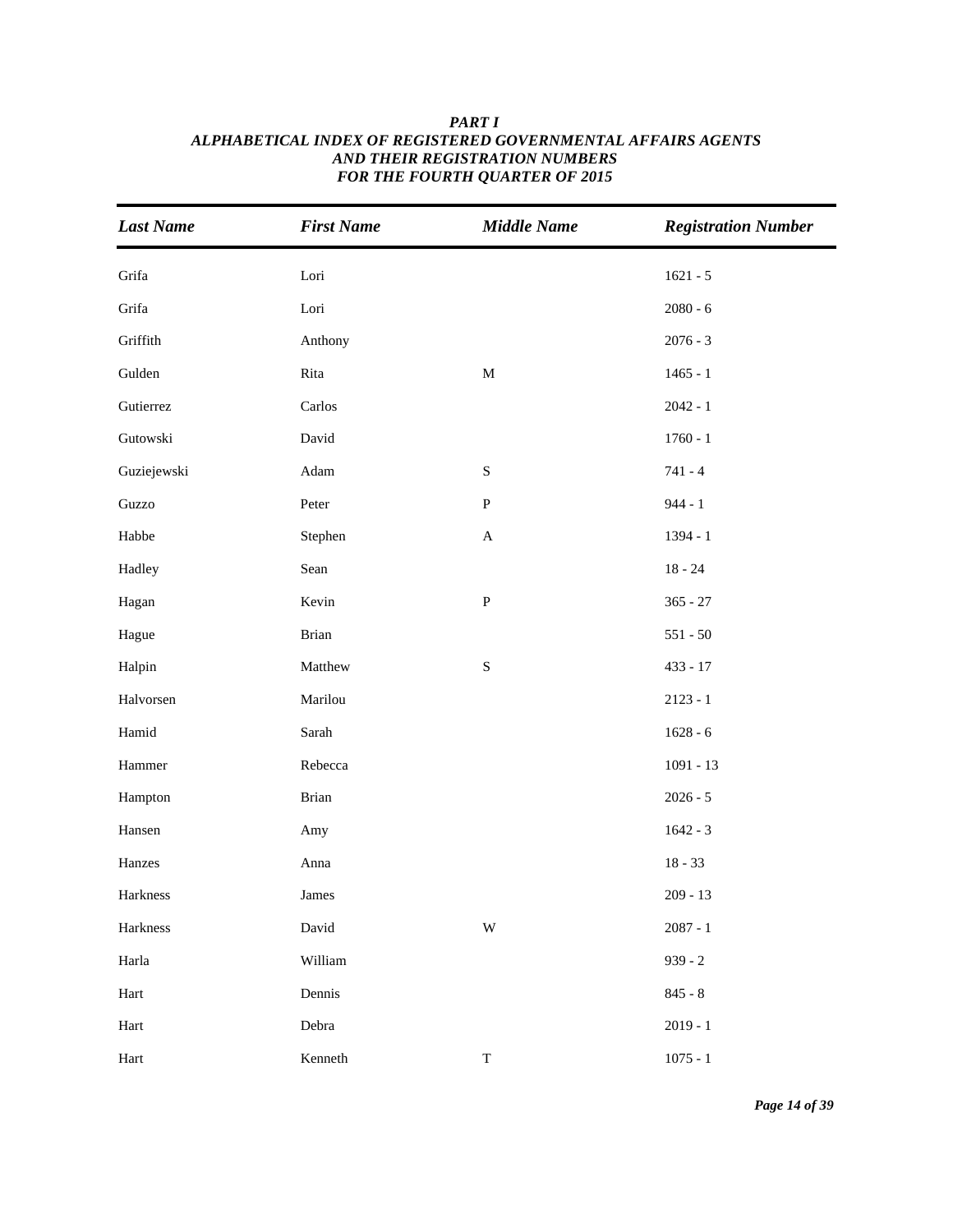| <b>Last Name</b> | <b>First Name</b> | <b>Middle Name</b> | <b>Registration Number</b> |
|------------------|-------------------|--------------------|----------------------------|
| Hasbrouck        | Ethan             |                    | $2037 - 1$                 |
| Hayes Larrier    | India             |                    | $1591 - 15$                |
| Haygood          | Ryan              |                    | $1795 - 15$                |
| Haynes           | Lynn              |                    | $1950 - 4$                 |
| Healey           | William           |                    | $800 - 7$                  |
| Hedberg          | Matthew           |                    | $1981 - 1$                 |
| Henderson        | Helen             |                    | $1953 - 2$                 |
| Henderson        | Scott             |                    | $1606 - 5$                 |
| Hendry           | Andrew            |                    | $447 - 6$                  |
| Henn             | James             |                    | $1828 - 4$                 |
| Herkloz          | Jody              |                    | $721 - 18$                 |
| Herrmann         | Arthur            | ${\bf F}$          | $149 - 2$                  |
| High             | Raymond           |                    | $2070 - 2$                 |
| Hinkle           | Lynda             |                    | $2120 - 1$                 |
| Hipp             | Frederick         | $\mathbf L$        | $1640 - 1$                 |
| Hirshberg        | Rev Craig         |                    | $1960 - 1$                 |
| Hodes            | Joshua            | ${\bf E}$          | $433 - 23$                 |
| Hodes            | Harold            | $\mathbf L$        | $433 - 4$                  |
| Hoehn            | Jennifer          |                    | $1702 - 2$                 |
| Hoffman          | Jeanette          |                    | $1781 - 8$                 |
| Holden           | Robert            |                    | $2145 - 1$                 |
| Hollister        | Michael           |                    | $2018 - 3$                 |
| Holloway         | Jean              |                    | $1974 - 3$                 |
| Holman           | Julie             | $\mathbf A$        | $209 - 3$                  |
| Holt             | Jonathan          |                    | $1988 - 1$                 |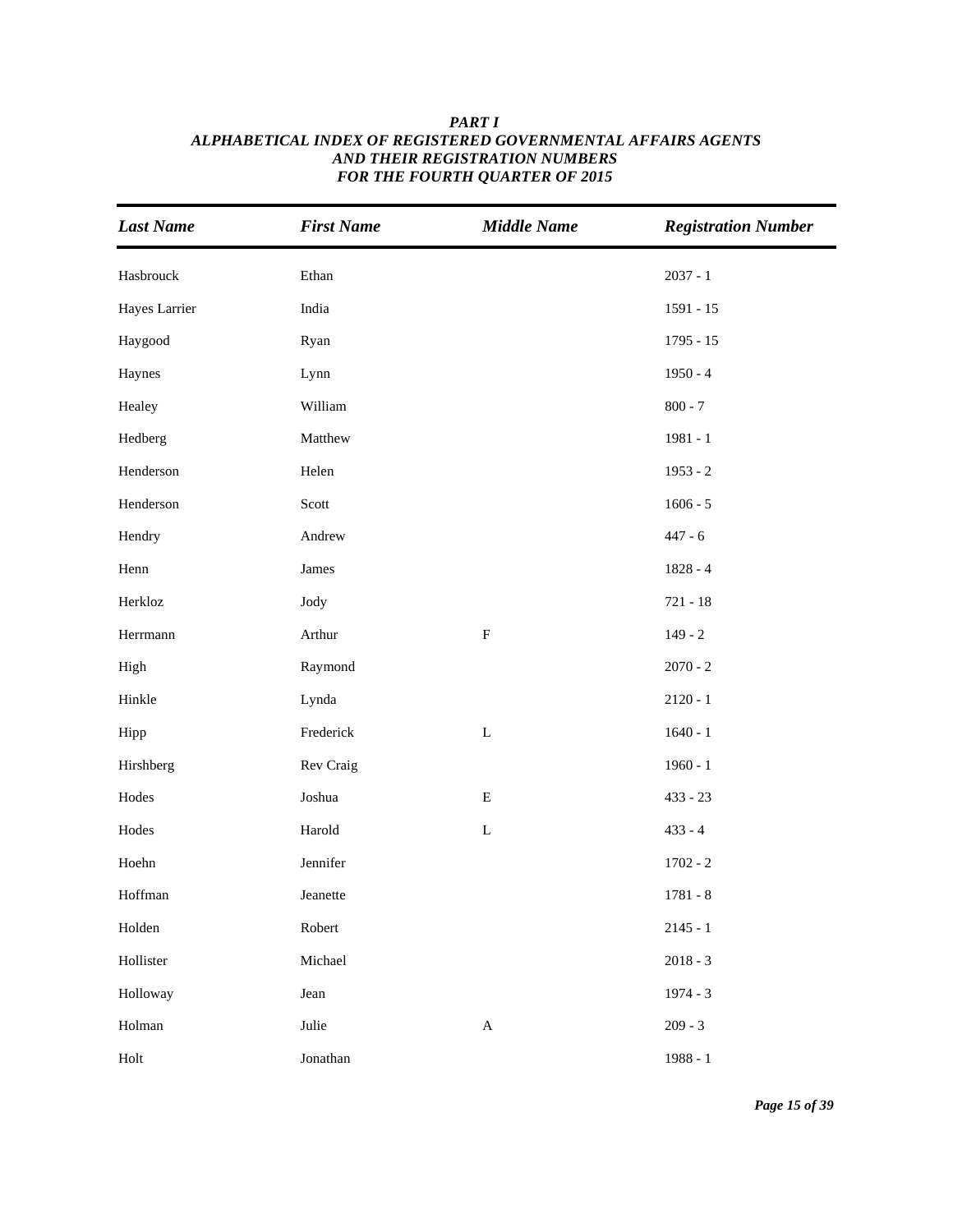| <b>Last Name</b>                                                                                      | <b>First Name</b> | <b>Middle Name</b>        | <b>Registration Number</b> |
|-------------------------------------------------------------------------------------------------------|-------------------|---------------------------|----------------------------|
| Holub                                                                                                 | John              | ${\bf R}$                 | $354 - 3$                  |
| $\operatorname*{Hood}% \left( \mathcal{M}\right) \equiv\operatorname*{Hood}\left( \mathcal{M}\right)$ | Jonathan          |                           | $1970 - 2$                 |
| Hopkins                                                                                               | Sean              | $\bf J$                   | $10 - 20$                  |
| Horsey                                                                                                | <b>Bryan</b>      |                           | $2015 - 2$                 |
| Houser                                                                                                | Michael           |                           | $1873 - 2$                 |
| Housman                                                                                               | Tyla              |                           | $10 - 33$                  |
| Hrinkevich                                                                                            | Craig             |                           | $1971 - 1$                 |
| Hritz                                                                                                 | Douglas           |                           | $1735 - 4$                 |
| Huber                                                                                                 | Michael           |                           | $1730 - 4$                 |
| Hughes                                                                                                | Andrew            |                           | $1629 - 22$                |
| Hughes                                                                                                | Sean              |                           | $2142 - 1$                 |
| Humowiecki                                                                                            | Mark              |                           | $2165 - 2$                 |
| Husain                                                                                                | Naved             |                           | 1591 - 17                  |
| Ianni                                                                                                 | Suzanne           |                           | $884 - 4$                  |
| Imus                                                                                                  | Deirdre           |                           | 1399 - 5                   |
| Indyk                                                                                                 | John              | $\ensuremath{\text{W}}$   | $280 - 8$                  |
| Inglesino                                                                                             | John              |                           | $1901 - 4$                 |
| Inglesino                                                                                             | John              |                           | $1413 - 6$                 |
| Iossa                                                                                                 | Rocco             |                           | $2097 - 1$                 |
| Iossa                                                                                                 | Rocco             |                           | $1666 - 11$                |
| Isaacs                                                                                                | Craig             |                           | $714 - 9$                  |
| Isler                                                                                                 | Micaela           |                           | 1982 - 1                   |
| Izzo                                                                                                  | Ralph             |                           | 1524 - 12                  |
| Jablonski                                                                                             | James             | $\boldsymbol{\mathsf{A}}$ | $554 - 1$                  |
| Jackson                                                                                               | Sean              |                           | $1538 - 1$                 |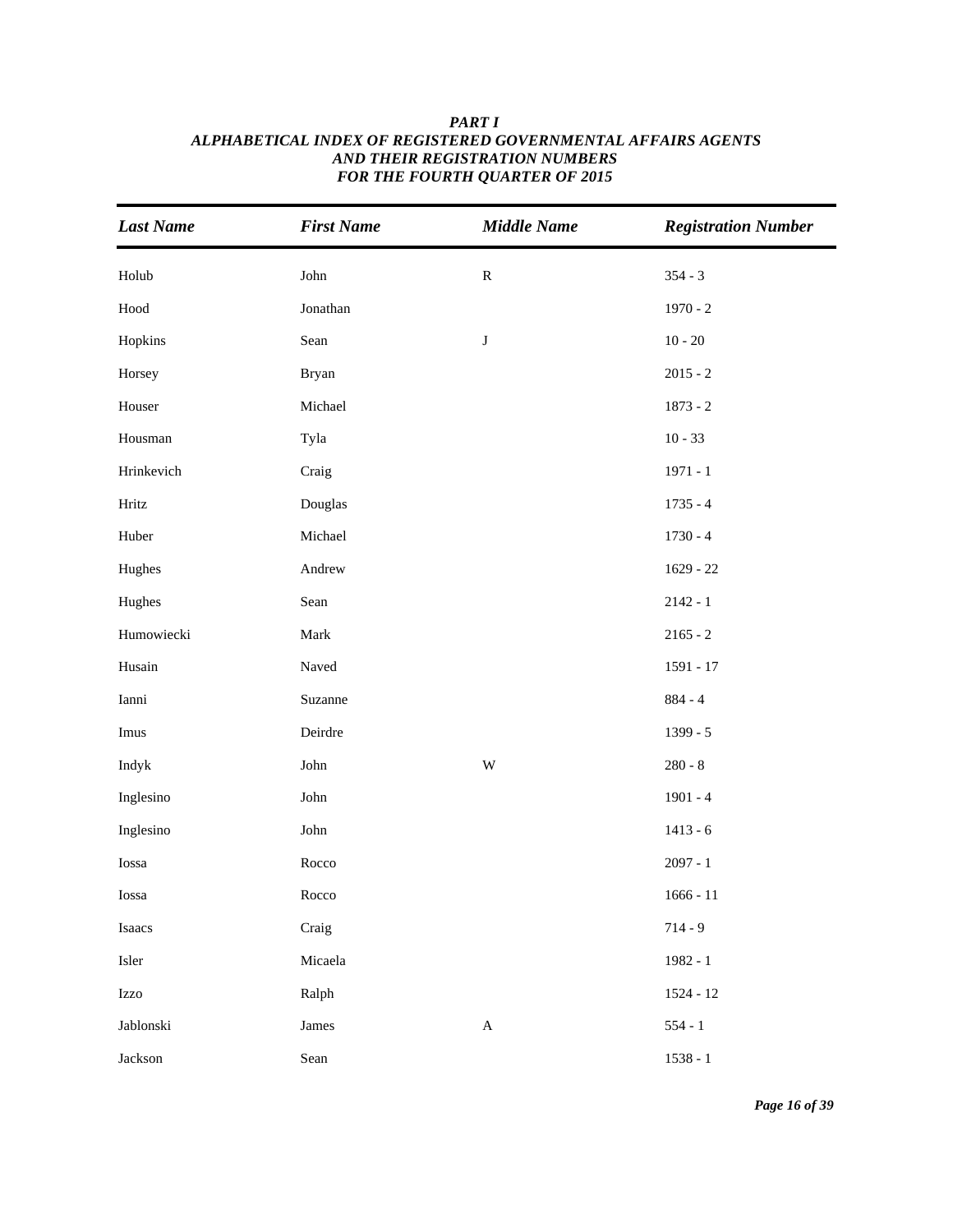| <b>Last Name</b>       | <b>First Name</b> | <b>Middle Name</b> | <b>Registration Number</b> |
|------------------------|-------------------|--------------------|----------------------------|
| Jacob                  | James             | $\mathbf M$        | $1756 - 2$                 |
| Jacobs                 | Jennifer          |                    | $1165 - 3$                 |
| $\operatorname{Jaffe}$ | Alan              |                    | $2121 - 3$                 |
| Jaker                  | Michele           |                    | $1165 - 4$                 |
| Jedynak                | Erica             |                    | $2161 - 1$                 |
| Jenkins                | Curtis            | ${\bf G}$          | $1627 - 1$                 |
| Jenkins                | Judy              |                    | $2032 - 3$                 |
| Jimenez                | Jay               |                    | $1766 - 1$                 |
| Johnson                | Robert            |                    | $1287 - 10$                |
| Johnston               | Barbara           |                    | $1844 - 1$                 |
| ${\rm Johnston}$       | Douglas           |                    | $1222 - 1$                 |
| Johnston               | Kelly             | ${\bf D}$          | $1482 - 1$                 |
| Jones                  | LeRoy             |                    | $1054 - 21$                |
| Jones                  | Marie Jiacopello  |                    | $774 - 9$                  |
| Jones                  | Robert            | $\, {\bf B}$       | $1600 - 1$                 |
| Jones                  | Chris             |                    | $1959 - 2$                 |
| Jones                  | Ryan              |                    | $1313 - 8$                 |
| Jones                  | Frank             |                    | $2079 - 1$                 |
| Joseph                 | Ray               |                    | $1828 - 5$                 |
| Josephson              | Paul              |                    | $1310 - 7$                 |
| Kalyan-Masih           | Sabeen            |                    | $1781 - 9$                 |
| Kamin                  | C Richard         |                    | $721 - 20$                 |
| Kan                    | Sarah             |                    | $1266 - 2$                 |
| Kaprielyan             | Peter             | $\mathbf A$        | $2027 - 1$                 |
| Karp                   | Stanley           |                    | $1213 - 8$                 |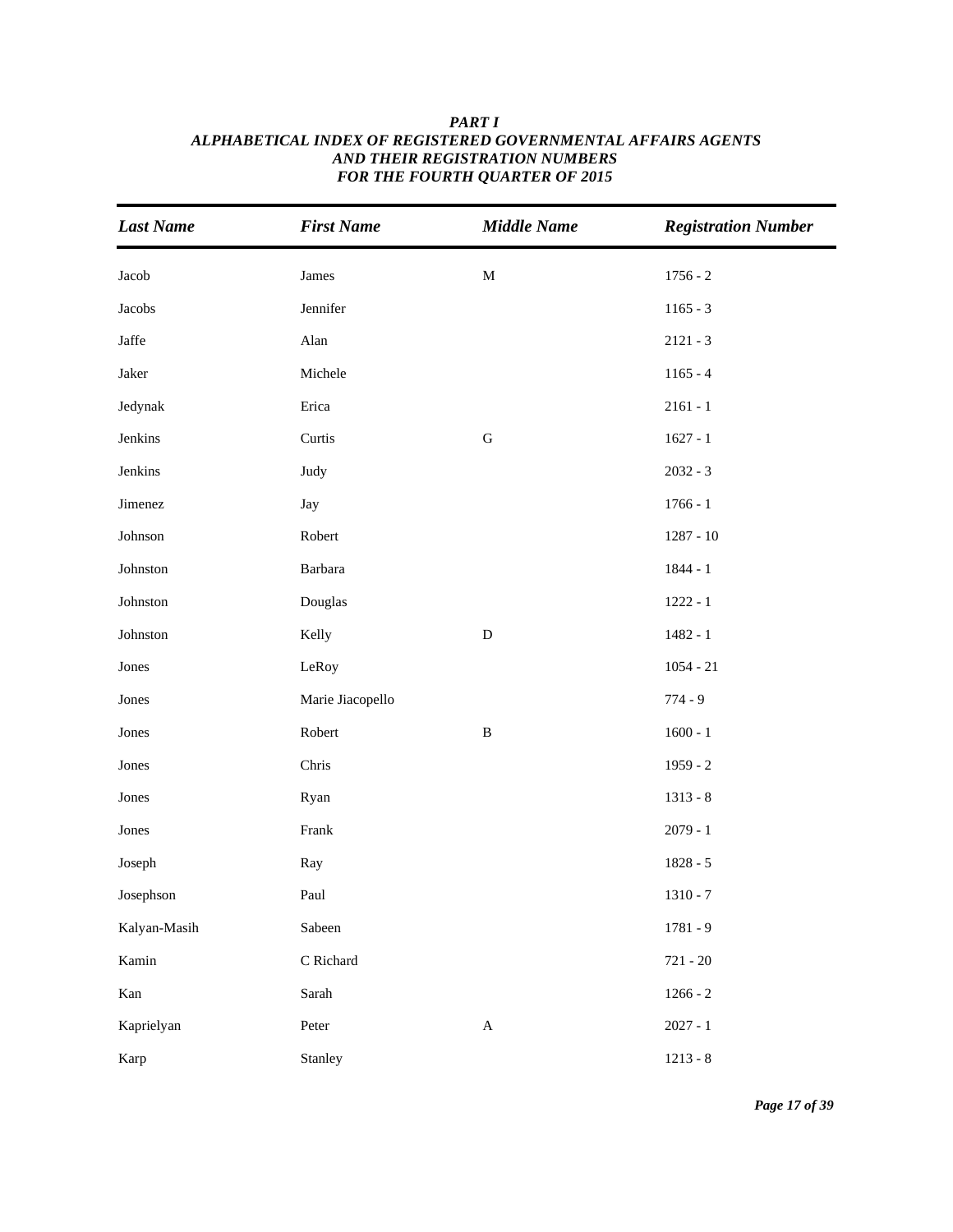| <b>Last Name</b> | <b>First Name</b> | <b>Middle Name</b> | <b>Registration Number</b> |
|------------------|-------------------|--------------------|----------------------------|
| Kass             | Alida             |                    | $1731 - 3$                 |
| Kast             | Lawrence          | ${\bf P}$          | $1713 - 1$                 |
| Kaszerman        | Jeffrey           | $\mathbf T$        | $1270 - 1$                 |
| Katz             | Carol             | ${\bf R}$          | $1319 - 1$                 |
| Kaufman          | Adam              |                    | $1720 - 1$                 |
| Kean             | Eileen            |                    | $1479 - 3$                 |
| Keating          | Daniel            |                    | $1552 - 2$                 |
| Keavney          | Margaret          | $\mathbf A$        | $1652 - 2$                 |
| Kehoe            | James             |                    | $1284 - 8$                 |
| Kelchen          | Emily             |                    | $1731 - 4$                 |
| Kelder Jr        | George            | ${\bf R}$          | $741 - 6$                  |
| Keller           | Kathy             |                    | $1628 - 9$                 |
| Kellner          | Linda             |                    | $1180 - 4$                 |
| Kennedy          | James             |                    | $1625 - 1$                 |
| Kennedy          | Patrick           |                    | $2174 - 2$                 |
| Kennedy          | Daniel            |                    | $1852 - 1$                 |
| Kern             | Benjamin          |                    | $2156 - 2$                 |
| Kettleson        | William           | $\bf J$            | $1461 - 1$                 |
| Keyes-Maloney    | Jennifer          |                    | $155 - 13$                 |
| Kikis            | Nicholas          |                    | $1750 - 1$                 |
| King             | James             | $\mathbf J$        | $1673 - 5$                 |
| Kinsella         | Kevin             | $\mathbf M$        | $939 - 26$                 |
| Kirchner         | John              | $\mathbf J$        | $2047 - 3$                 |
| Kirschenbaum     | Liza              | $\mathbf M$        | $1465 - 2$                 |
| Klar             | Sarah             |                    | $1744 - 3$                 |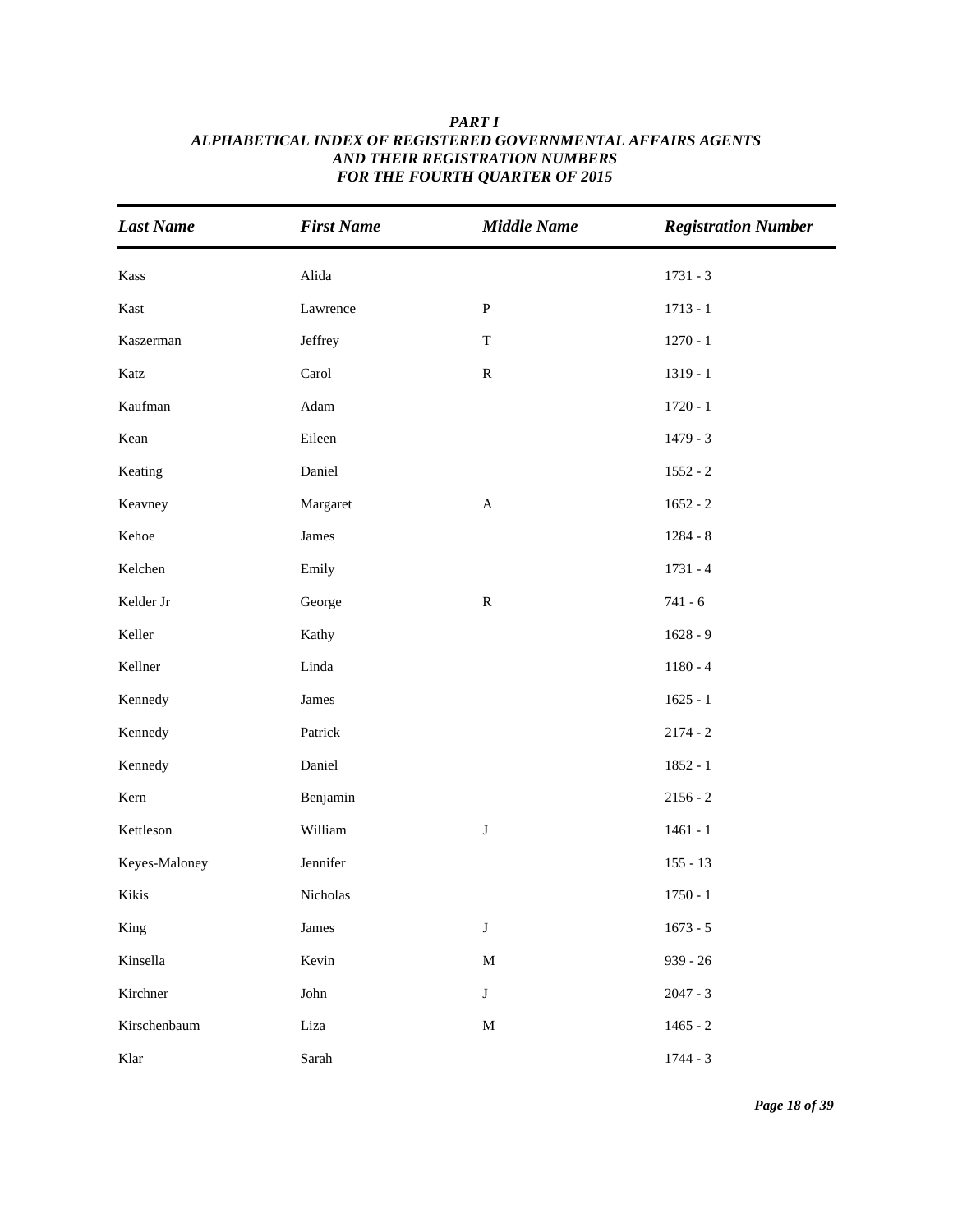| <b>Last Name</b>        | <b>First Name</b>     | <b>Middle Name</b> | <b>Registration Number</b> |
|-------------------------|-----------------------|--------------------|----------------------------|
| Kleinbaum               | Aaron                 |                    | $1551 - 7$                 |
| Kline                   | Janice                | $\mathbf S$        | $1041 - 9$                 |
| Kocsis                  | $\rm Jack$            |                    | $2062 - 1$                 |
| Koehn                   | John                  | W                  | $1165 - 1$                 |
| Koessel                 | Michael               |                    | $2070 - 1$                 |
| Kohler                  | ${\rm John}$          | ${\bf D}$          | $173 - 3$                  |
| Kolakowski              | Jeffrey               |                    | $53 - 22$                  |
| Kominsky                | Karen                 |                    | $2147 - 1$                 |
| Komjathy                | Aladar                | ${\bf G}$          | $1479 - 1$                 |
| Koscielny               | Lisa                  |                    | $2057 - 1$                 |
| $\operatorname{Kostko}$ | Eric                  |                    | $1671 - 4$                 |
| Kowtoniuk               | Emily                 |                    | $2154 - 1$                 |
| Krengel                 | Sharon                |                    | $1213 - 10$                |
| Krug                    | Kirsten               |                    | $1657 - 1$                 |
| Kyle                    | $\operatorname{Todd}$ |                    | $2166 - 1$                 |
| La Spisa                | Gary                  |                    | $232 - 16$                 |
| Lachaga                 | Phil                  |                    | $1990 - 1$                 |
| LaCroix                 | Robert                |                    | $2018 - 4$                 |
| Lafayette               | Douglas               | $\bf J$            | $2013 - 2$                 |
| Lambert                 | Kimberly              |                    | $1629 - 13$                |
| Lambert                 | Richard               |                    | $1403 - 5$                 |
| Lane                    | Jeffrey               |                    | $1915 - 1$                 |
| Lang                    | Jeffrey               |                    | $1916 - 2$                 |
| Langevin                | Paul                  | ${\bf R}$          | $280 - 6$                  |
| Langrin                 | Claudine              |                    | $756 - 43$                 |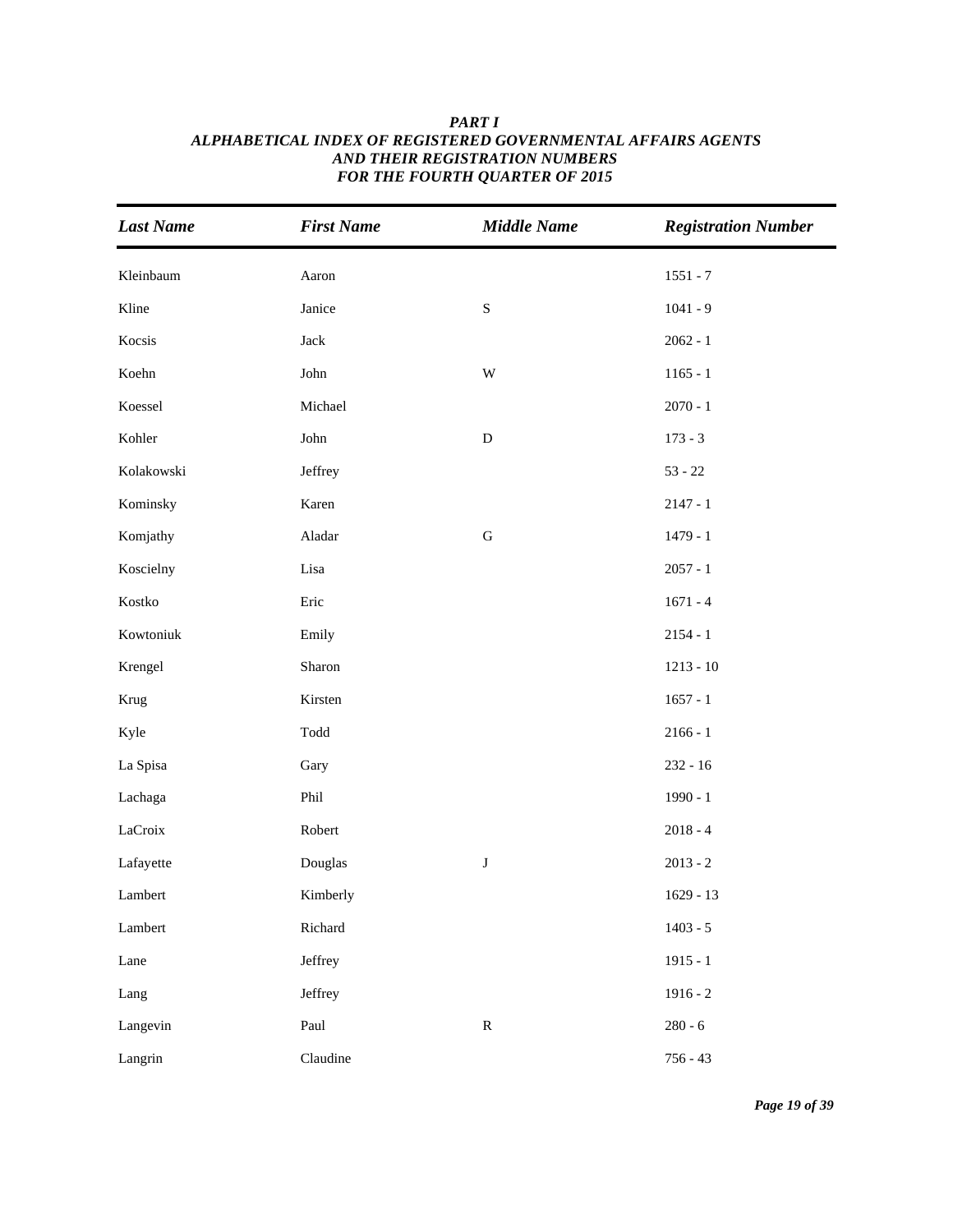| <b>Last Name</b> | <b>First Name</b> | <b>Middle Name</b>        | <b>Registration Number</b> |
|------------------|-------------------|---------------------------|----------------------------|
| Lanigan          | R Jeffrey         |                           | $721 - 17$                 |
| LaPlaca          | Gina              |                           | $285 - 5$                  |
| LaRossa          | Ralph             |                           | 1524 - 13                  |
| Larue            | Jeannine Frisby   |                           | $1720 - 6$                 |
| Lashley          | Terry             |                           | $1744 - 2$                 |
| Laskey           | James             | $\, {\rm H}$              | $532 - 2$                  |
| LaTourette       | Adele             |                           | $1734 - 1$                 |
| Laurenti         | Shawn Kathryn     |                           | $1771 - 1$                 |
| Lawlor           | Margaret          |                           | $1853 - 1$                 |
| Layton           | William           | $\boldsymbol{\mathrm{F}}$ | $1741 - 3$                 |
| Layton           | William           |                           | $2141 - 1$                 |
| Lazarus          | Wendy             |                           | 1348 - 3                   |
| Leach            | Thomas            |                           | $127 - 6$                  |
| Lebarty          | Okenfe            |                           | $1591 - 16$                |
| Lee              | Marialanna        |                           | $2111 - 1$                 |
| LeFevre          | Kenneth           | $\mathsf C$               | $1907 - 2$                 |
| Lefkowitz        | <b>Barry</b>      |                           | $337 - 1$                  |
| Leitgeb          | Charles           |                           | $2099 - 1$                 |
| Leone            | Claudine          | $\mathbf M$               | $1754 - 1$                 |
| Lettman          | Theresa           |                           | $1546 - 4$                 |
| Leung            | George            |                           | $1656 - 5$                 |
| Levenson         | Lloyd             | ${\bf D}$                 | $1510 - 1$                 |
| Levesque         | Richard           |                           | $551 - 51$                 |
| Levin            | Jessica           |                           | $1213 - 13$                |
| Levine           | $\rm Lisa$        |                           | $2028 - 1$                 |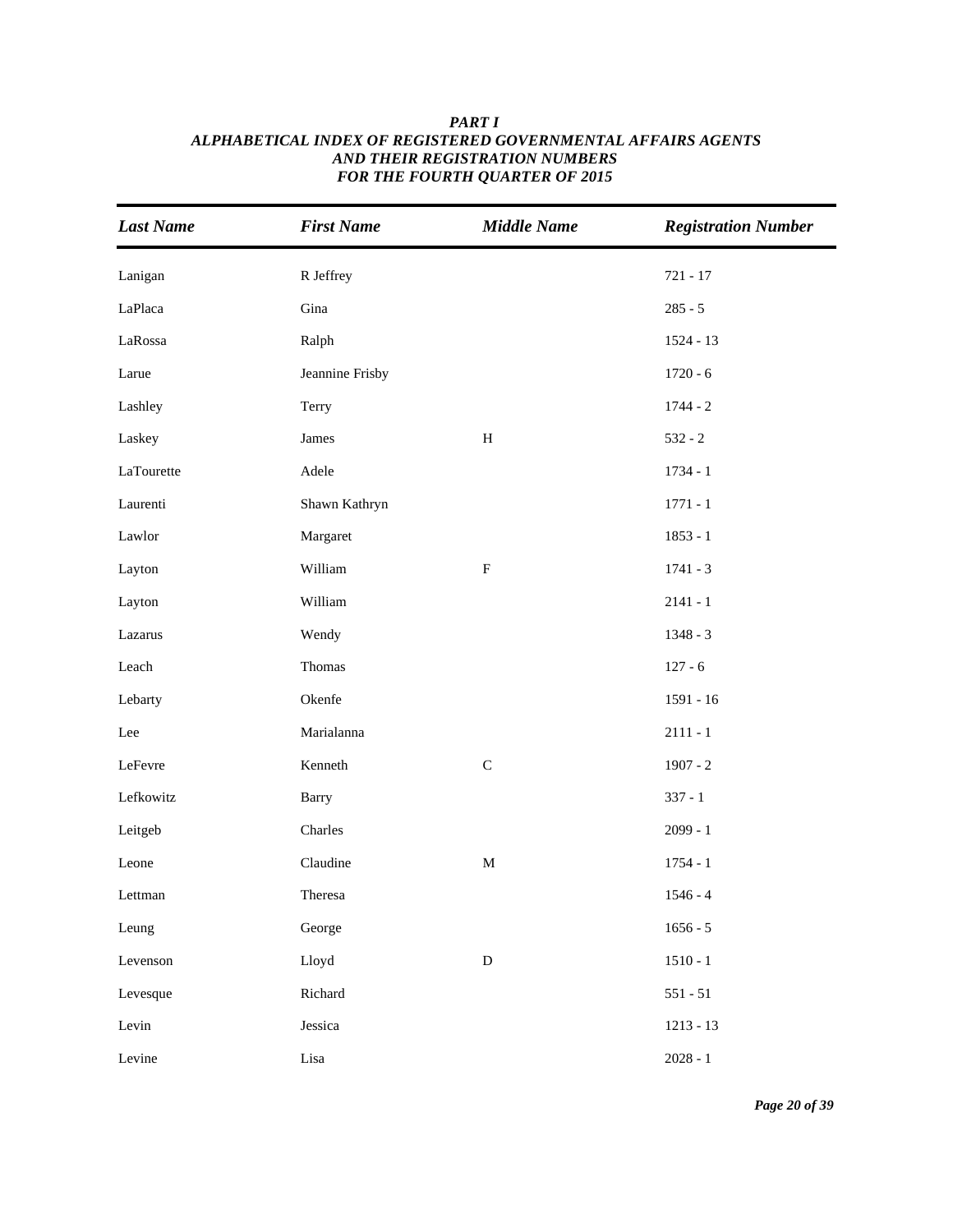| <b>Last Name</b> | <b>First Name</b> | <b>Middle Name</b>        | <b>Registration Number</b> |
|------------------|-------------------|---------------------------|----------------------------|
| Levine           | Lawrence          |                           | $1091 - 15$                |
| Levine           | Sharon            |                           | $1541 - 8$                 |
| Levinson         | Gail              |                           | $2017 - 1$                 |
| Levy             | ${\sf E}$ Robert  |                           | $166 - 2$                  |
| Lewis            | Larry             |                           | 1832 - 1                   |
| Leyman           | John              |                           | $863 - 11$                 |
| LiCausi          | Kay Elizabeth     |                           | $1782 - 1$                 |
| Liebling         | Charles           |                           | $1224 - 5$                 |
| Liebman          | Evelyn            |                           | $1222 - 12$                |
| Liff             | Mark              |                           | $2121 - 5$                 |
| Liggett          | Jeannie           |                           | $1516 - 3$                 |
| Lilley           | Michael           |                           | $2021 - 2$                 |
| Lillo            | Peter             |                           | $2151 - 1$                 |
| Lin              | Gary              |                           | $863 - 26$                 |
| Linde            | Tamara            |                           | $1524 - 15$                |
| Lindenmeier      | Louise            |                           | $1956 - 1$                 |
| Lindner          | Anne              |                           | $1917 - 1$                 |
| Litten           | Elizabeth         | ${\bf G}$                 | $1364 - 1$                 |
| Little           | Robert            |                           | $461 - 3$                  |
| Livingston       | Mitchell          | $\boldsymbol{\mathsf{A}}$ | $692 - 6$                  |
| Livolsi          | <b>Bartley</b>    |                           | $1656 - 7$                 |
| Lloyd            | Richard           | $\ensuremath{\text{W}}$   | $1497 - 1$                 |
| Logan            | Kyle              |                           | $1974 - 1$                 |
| Lombardozzi      | <b>Brian</b>      |                           | $2107 - 1$                 |
| Long             | Douglas           |                           | $1835 - 1$                 |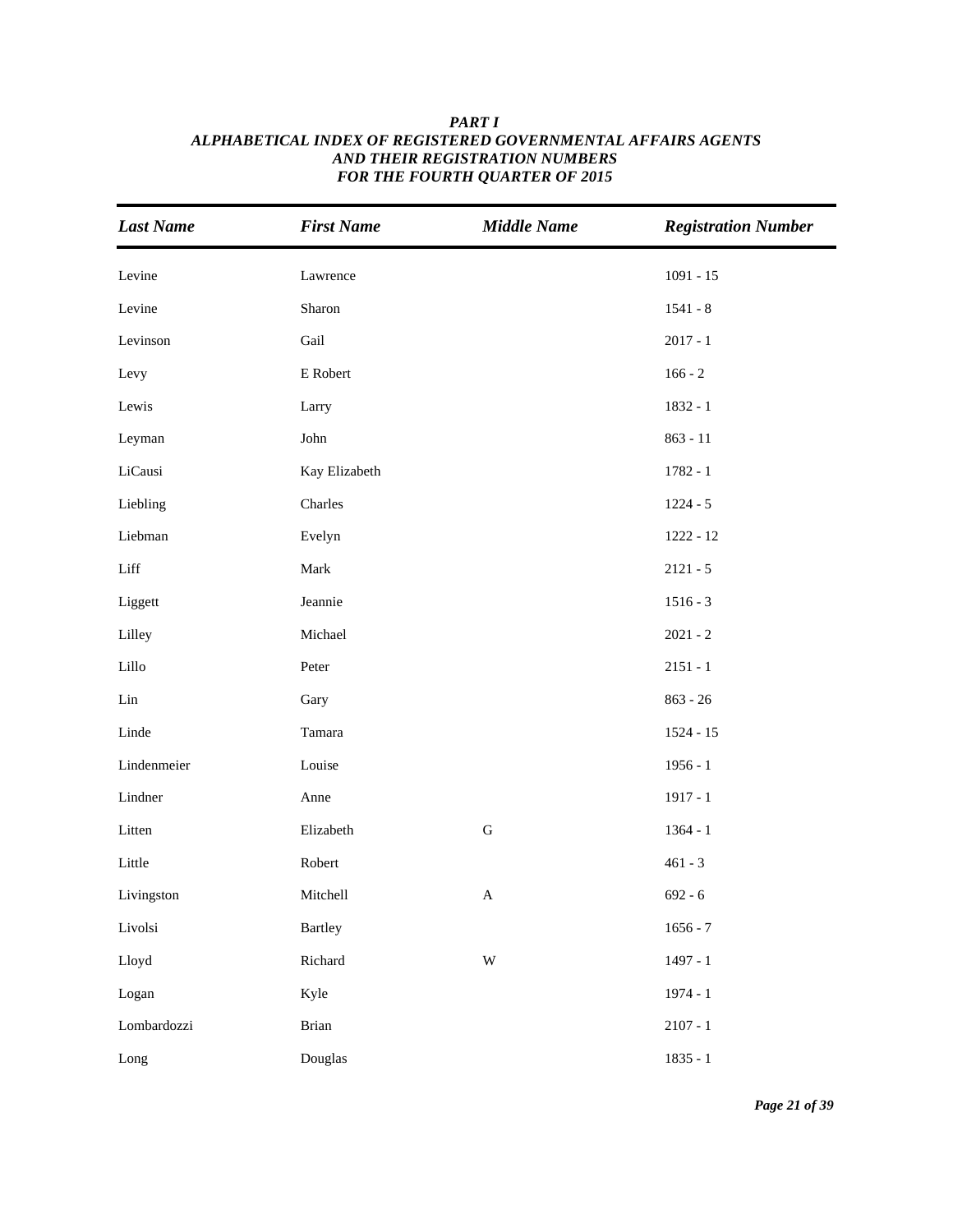| <b>Last Name</b> | <b>First Name</b>      | <b>Middle Name</b>        | <b>Registration Number</b> |
|------------------|------------------------|---------------------------|----------------------------|
| Longo            | Mark                   |                           | $2038 - 1$                 |
| Lopez            | <b>Sister Margaret</b> |                           | $1156 - 7$                 |
| Lopez            | Johann                 |                           | $1293 - 2$                 |
| LoPresti         | Nichole                |                           | $1750 - 3$                 |
| Lott             | James                  | $\mathbf L$               | $173 - 27$                 |
| Lubitz           | Su Fen                 |                           | $986 - 4$                  |
| Luchkiw          | Michael                | $\mathsf G$               | $939 - 21$                 |
| Luciani          | Robert                 | $\boldsymbol{\mathsf{A}}$ | $1630 - 1$                 |
| ${\rm Luhn}$     | Theresa                |                           | $1213 - 9$                 |
| Lyden            | Timothy                |                           | $2140 - 1$                 |
| Lykins           | D Chance               |                           | $721 - 32$                 |
| MacInnes         | Gordon                 |                           | $2035 - 1$                 |
| Mackey           | Scot                   |                           | $721 - 4$                  |
| Madamba          | Patrick                |                           | $774 - 12$                 |
| Madaras          | Kathleen               | ${\bf R}$                 | $85 - 5$                   |
| Madaras          | Kathleen               |                           | $1999 - 2$                 |
| Mader            | Mark                   |                           | $209 - 12$                 |
| Madrazo          | Paul                   |                           | $1914 - 1$                 |
| Maer             | Kelly                  |                           | $1310 - 4$                 |
| Maer             | William                | $\bf J$                   | $433 - 18$                 |
| Mahony           | Ana                    |                           | $2160 - 2$                 |
| Malat            | $\operatorname{Matt}$  |                           | $19 - 18$                  |
| Maloney          | Lori                   |                           | $2127 - 1$                 |
| Maloney          | Michael                | $\bf K$                   | $1186 - 2$                 |
| Manger           | Joseph                 |                           | $863 - 12$                 |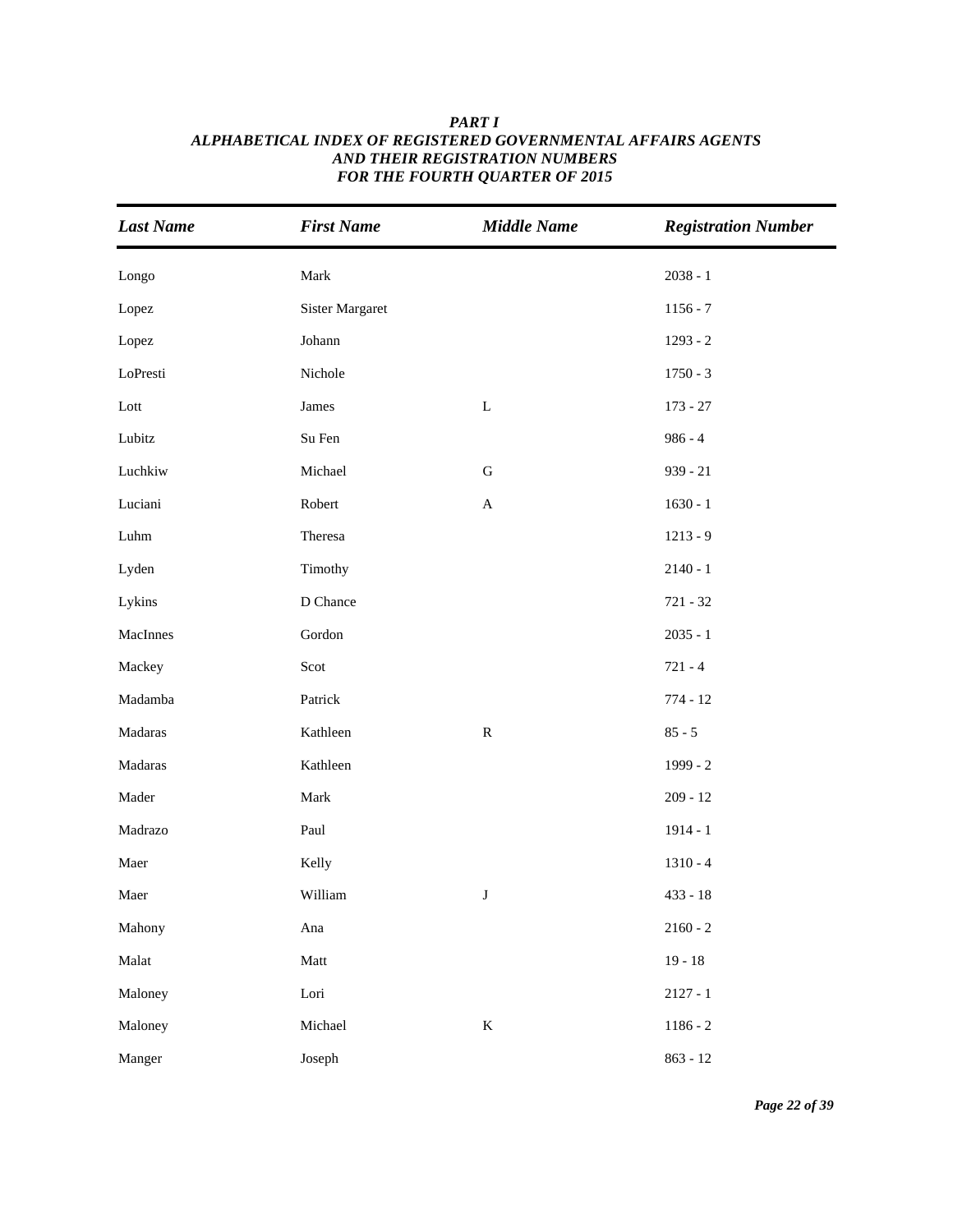| <b>Last Name</b> | <b>First Name</b> | <b>Middle Name</b>        | <b>Registration Number</b> |
|------------------|-------------------|---------------------------|----------------------------|
| Mans             | Deborah           |                           | $1761 - 3$                 |
| Marco            | Dennis            |                           | $1984 - 1$                 |
| Marcus           | Alan              | ${\bf C}$                 | $75 - 1$                   |
| Marinello        | Matthew           |                           | $1301 - 4$                 |
| Marshall         | Robert            |                           | $1879 - 1$                 |
| Martin           | Timothy           |                           | $721 - 8$                  |
| Martin           | Clark             | $\ensuremath{\text{W}}$   | $721 - 1$                  |
| Martins          | Eric              | ${\bf E}$                 | $1310 - 2$                 |
| Martone          | Edward            |                           | $1404 - 2$                 |
| Mason            | Elizabeth         |                           | $1600 - 3$                 |
| Matacera         | Paul              |                           | $721 - 5$                  |
| Matias           | Nina              |                           | $1629 - 6$                 |
| Matin            | Scott             |                           | $1652 - 3$                 |
| Matos            | David             | $\boldsymbol{\mathsf{A}}$ | $1695 - 1$                 |
| Matsen           | Sandra            | $\mathbf L$               | $1164 - 2$                 |
| Matthews         | Vince             |                           | $1862 - 2$                 |
| May              | Robert            | $\mathbf C$               | $52 - 1$                   |
| Mayer            | David             |                           | $1824 - 1$                 |
| McAuliffe        | Cullen            |                           | $1413 - 3$                 |
| McCabe           | W Michael         |                           | $1687 - 1$                 |
| McCabe           | Kevin             |                           | $1995 - 2$                 |
| McCarthy         | David             |                           | $2076 - 4$                 |
| McCloskey        | Donald            | $\mathbf M$               | $1524 - 5$                 |
| McConnell        | Barbara           |                           | $721 - 28$                 |
| McDonough        | Timothy           | $\mathsf C$               | $1522 - 1$                 |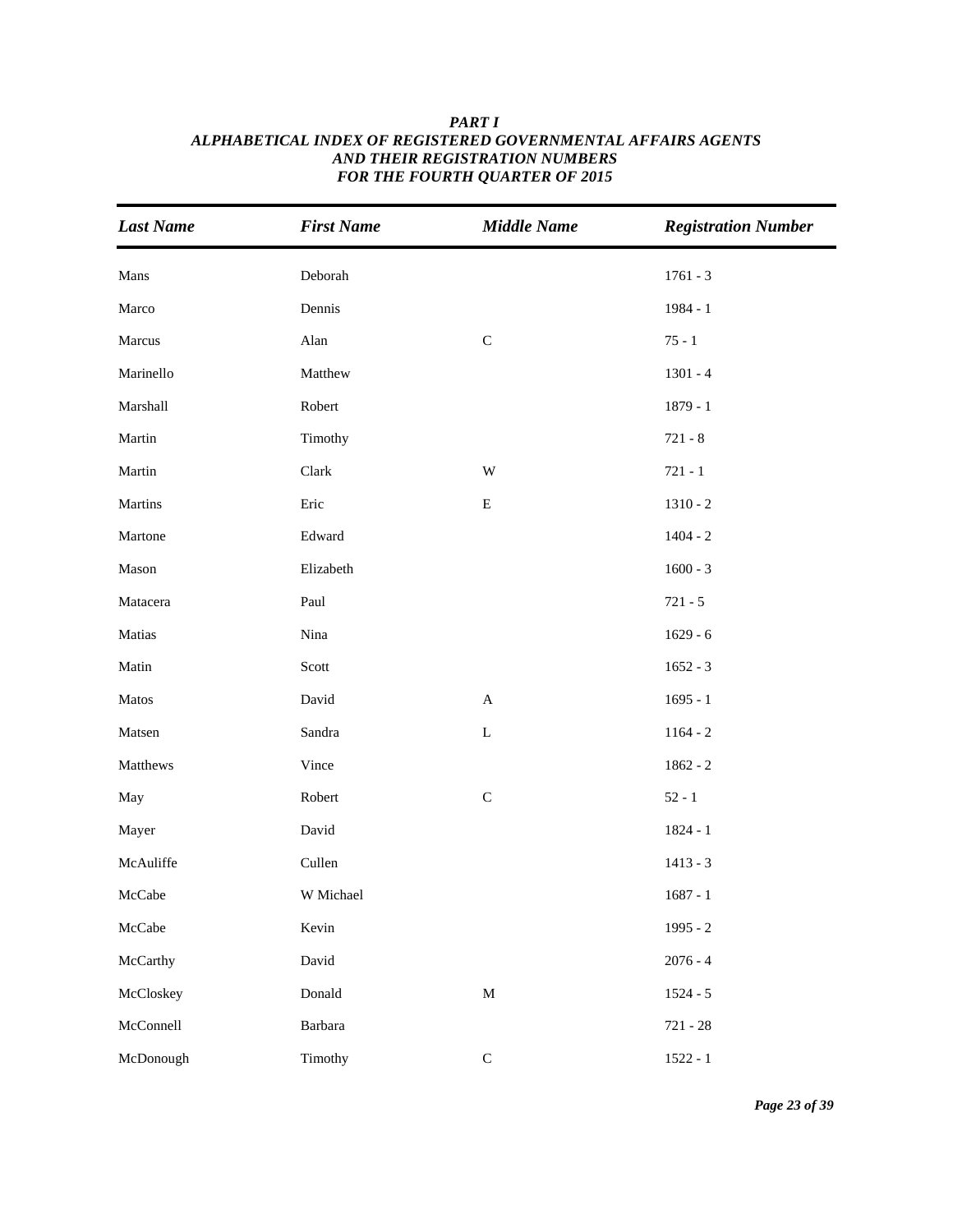| <b>Last Name</b> | <b>First Name</b> | <b>Middle Name</b>        | <b>Registration Number</b> |
|------------------|-------------------|---------------------------|----------------------------|
| McGlynn          | Edward            | ${\bf R}$                 | $1473 - 1$                 |
| McGuinness       | Michael           | ${\bf G}$                 | $1086 - 1$                 |
| McGuire          | Patricia          | ${\bf E}$                 | $365 - 23$                 |
| McGuire          | C Brian           |                           | $1222 - 13$                |
| McHugh           | Joseph            |                           | $2018 - 2$                 |
| McKeever         | Elizabeth         |                           | $1767 - 9$                 |
| McKinney Jr      | John              | $\mathbf{A}$              | $1666 - 3$                 |
| McKoy            | Vaughn            |                           | $1524 - 20$                |
| McKoy            | Brandon           |                           | $2035 - 4$                 |
| McManus-Smith    | Mary              | $\mathbf M$               | $756 - 30$                 |
| McMillin         | David             | ${\bf G}$                 | $756 - 15$                 |
| McNamara         | Joseph            | $\mathbf A$               | $1130 - 1$                 |
| McNeil           | Derek             |                           | $1647 - 9$                 |
| McNichol         | Christopher       |                           | $1657 - 2$                 |
| McWeeney         | John              | $\mathbf E$               | $33 - 6$                   |
| Megna            | William           | $\boldsymbol{\mathrm{F}}$ | $1769 - 1$                 |
| Meisel           | Arthur Carl       |                           | $1159 - 4$                 |
| Menas            | Nicholas          |                           | $774 - 13$                 |
| Menken           | Greg              |                           | $1954 - 4$                 |
| Menning          | Dave              |                           | $714 - 6$                  |
| Merklinger       | Cheryl            |                           | $1629 - 14$                |
| Messick          | Petra             |                           | $2018 - 7$                 |
| Meyer            | James             | $\mathsf C$               | $173 - 26$                 |
| Michael          | Guy               | ${\bf S}$                 | $1294 - 1$                 |
| Michaels         | Jeffrey           | $\mathbf T$               | 1882 - 4                   |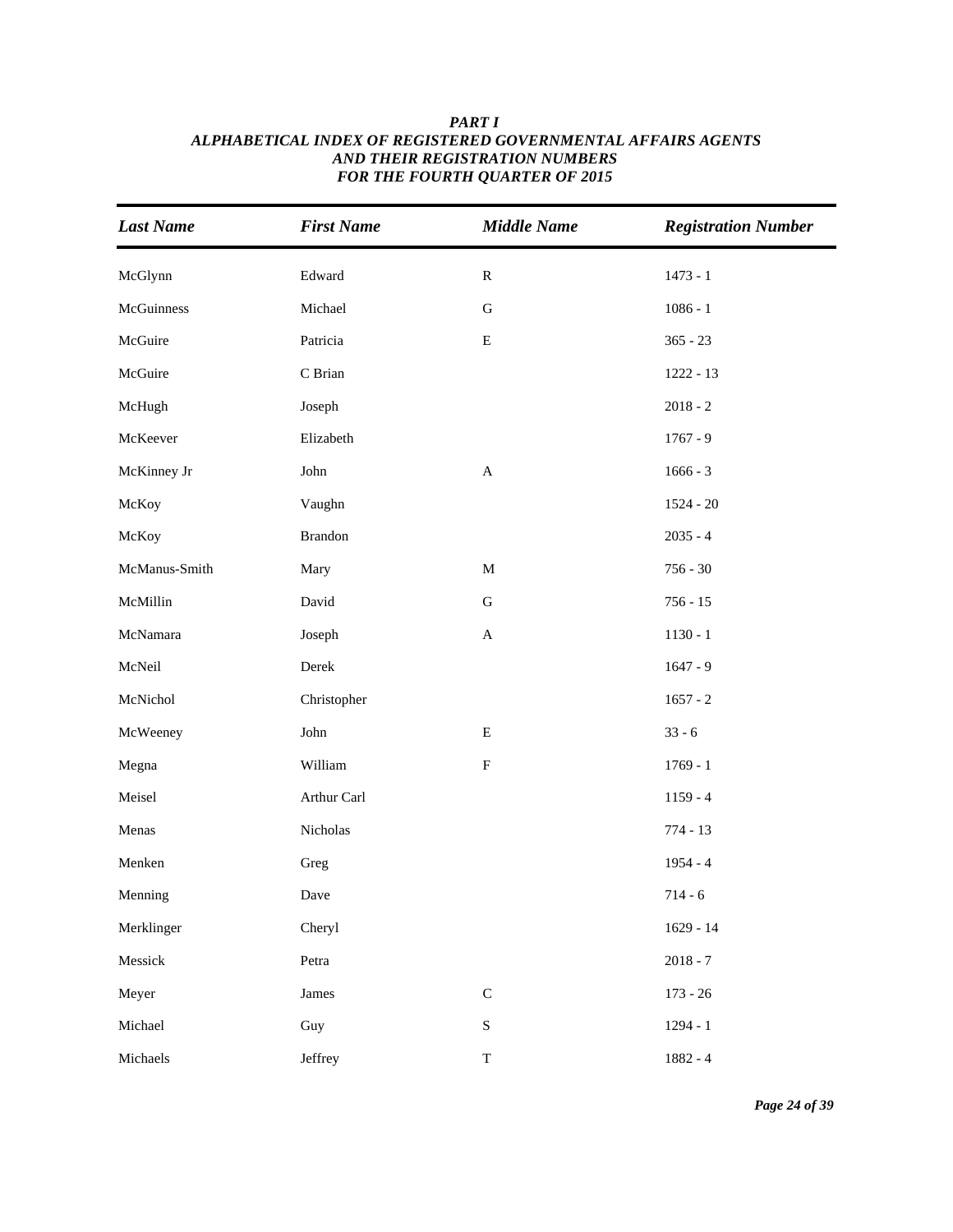| <b>Last Name</b> | <b>First Name</b>     | <b>Middle Name</b> | <b>Registration Number</b> |
|------------------|-----------------------|--------------------|----------------------------|
| Michaels         | Jeffrey               | $\mathbf T$        | $1335 - 4$                 |
| Miletti          | ${\rm John}$          |                    | $1826 - 1$                 |
| Milita           | Martin                |                    | $1310 - 6$                 |
| Miller           | Dorothy               |                    | $2051 - 2$                 |
| Miller           | Melville              | ${\bf D}$          | $756 - 1$                  |
| Mills            | David                 | $\mathsf C$        | $2092 - 1$                 |
| Minde            | Brandon               |                    | $2139 - 1$                 |
| Minniear         | Randy                 |                    | $2112 - 1$                 |
| Mintz            | Robert                |                    | $1000 - 3$                 |
| Miranda          | Axel                  |                    | $2031 - 1$                 |
| Mitchell         | Alison                |                    | $1642 - 5$                 |
| Moench           | Matthew               |                    | $1767 - 11$                |
| Molloy           | Russ                  |                    | $1309 - 1$                 |
| Monaco           | Kevin                 |                    | $1587 - 1$                 |
| Montellione      | Robert                |                    | $1403 - 4$                 |
| Montgomery       | Carleton              |                    | $1546 - 1$                 |
| Mooij            | Kelly                 |                    | $1544 - 2$                 |
| Moran            | Thomas                |                    | $1993 - 1$                 |
| Moran            | Jon                   | ${\bf R}$          | $30 - 3$                   |
| Morella          | Nicole                |                    | $1661 - 2$                 |
| Morgan           | $\operatorname{Kirk}$ |                    | $2030 - 2$                 |
| Morillas         | Pedro                 |                    | $2131 - 3$                 |
| Morin            | Philip                | $\bf J$            | $1571 - 7$                 |
| Morina           | Lisa                  |                    | $2089 - 1$                 |
| Moses            | Shauna                |                    | $986 - 5$                  |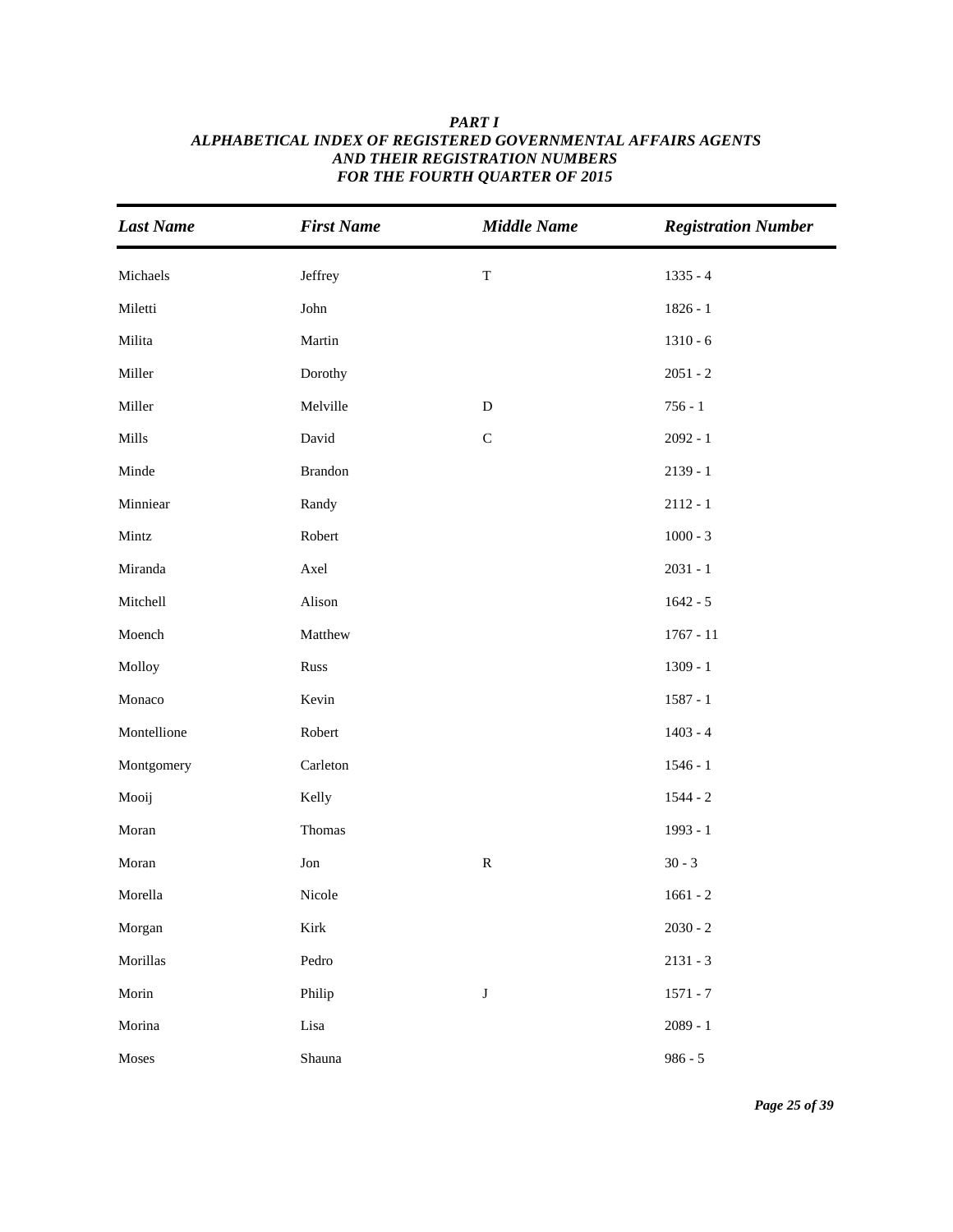# **Last Name** First Name Middle Name Registration Number *ALPHABETICAL INDEX OF REGISTERED GOVERNMENTAL AFFAIRS AGENTS AND THEIR REGISTRATION NUMBERS FOR THE FOURTH QUARTER OF 2015*

*PART I*

|                        |                         |                           | $\mathbf{\sigma}$ |
|------------------------|-------------------------|---------------------------|-------------------|
| Mottese                | Lorelei                 | ${\bf N}$                 | $815 - 2$         |
| Mount                  | $\operatorname{Edward}$ | $\bf J$                   | $433 - 20$        |
| Mueller                | Patricia                |                           | $1741 - 7$        |
| Muggeridge             | John                    |                           | $1958 - 2$        |
| Mulhern                | John                    | ${\bf P}$                 | $2002 - 1$        |
| Mulroy                 | Gene                    |                           | $1781 - 1$        |
| Murphy                 | Michael                 |                           | $1413 - 1$        |
| Murphy                 | Kellen                  |                           | $173 - 31$        |
| Murray                 | William                 | $\, {\bf p}$              | $551 - 36$        |
| Murray                 | Elizabeth               |                           | $2168 - 1$        |
| Musick                 | Andrew                  |                           | $49 - 19$         |
| Nava                   | Erika                   |                           | $2035 - 5$        |
| Nelson                 | <b>Brian</b>            | $\mathbf M$               | $2080 - 4$        |
| Nicola                 | Nicol                   |                           | $49 - 23$         |
| Nicosia                | Lauren                  |                           | $1583 - 6$        |
| Nison                  | Evan                    |                           | $2091 - 1$        |
| Nixon                  | Robert                  | $\boldsymbol{\mathsf{A}}$ | $1878 - 1$        |
| Nixon                  | Robert                  | $\mathbf A$               | $1861 - 1$        |
| Nolan                  | Cliff                   | ${\bf P}$                 | 1392 - 1          |
| Norcross               | Philip                  | $\boldsymbol{\mathsf{A}}$ | $1286 - 2$        |
| Norcross               | Philip                  | A                         | 1882 - 2          |
| Norton                 | Patrick                 |                           | $2077 - 1$        |
| $\operatorname{Nowak}$ | Lynn                    |                           | $1618 - 9$        |
| <b>Nugent Hughes</b>   | Kathleen                |                           | $1908 - 4$        |
| O'Brien                | Christine               |                           | $1277 - 5$        |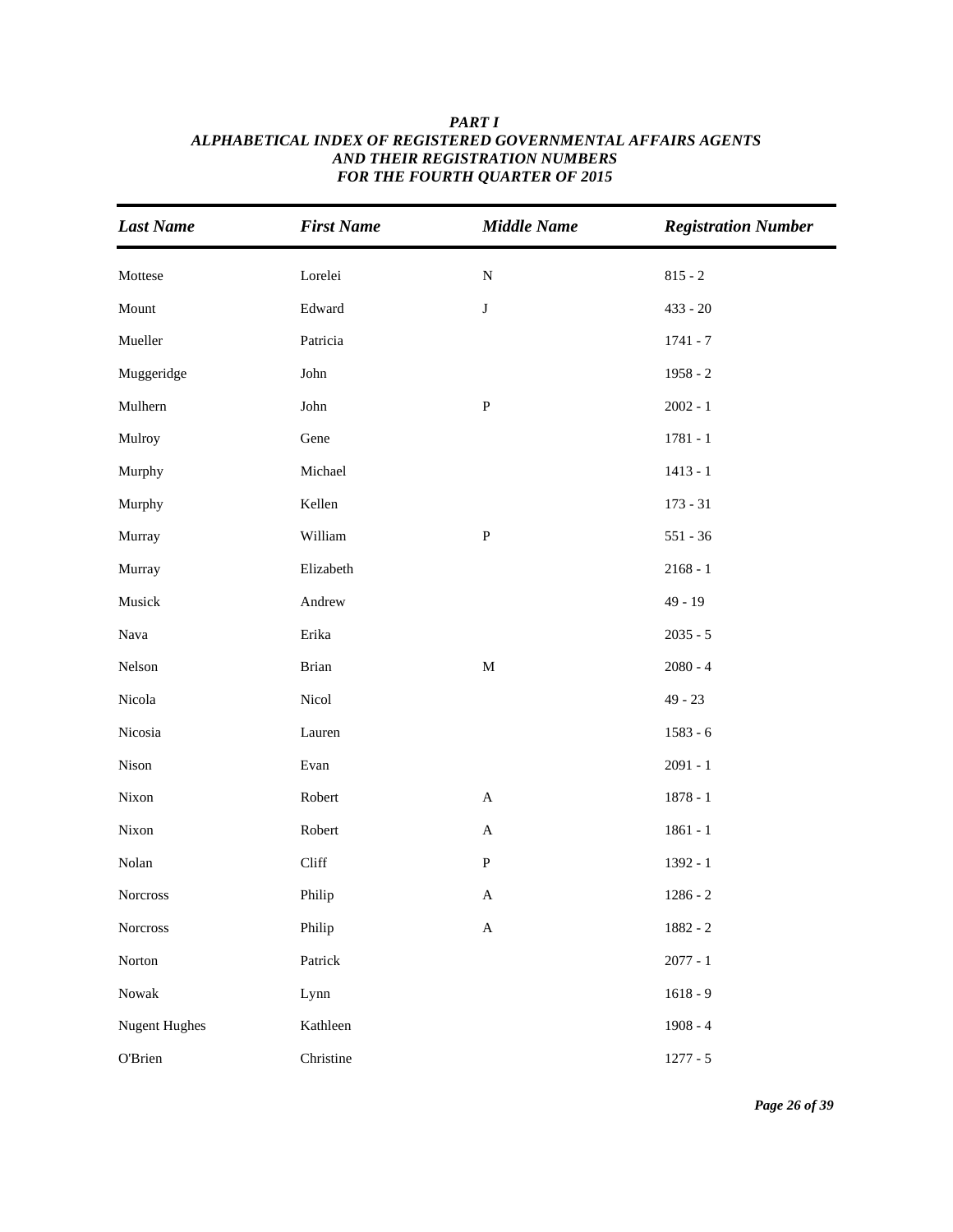| <b>Last Name</b> | <b>First Name</b> | <b>Middle Name</b> | <b>Registration Number</b> |
|------------------|-------------------|--------------------|----------------------------|
| O'Connell        | Daniel            | $\bf J$            | $1038 - 1$                 |
| O'Connell        | Michael Patrick   |                    | $1192 - 3$                 |
| O'Gara           | Paul              |                    | $2172 - 1$                 |
| Oglesby          | Rodney            |                    | $2148 - 1$                 |
| O'Hara           | Lorna             | ${\bf D}$          | $365 - 20$                 |
| Olesko           | Casey             |                    | $1583 - 8$                 |
| O'Neil           | Thomas            | $\mathbf V$        | $75 - 2$                   |
| O'Reilly         | Patrick           |                    | $1666 - 10$                |
| Orlando          | Jason             |                    | $1413 - 4$                 |
| Orlando          | Corinne           |                    | $1419 - 4$                 |
| Orlando          | Eric              | ${\bf J}$          | $1720 - 2$                 |
| O'Sullivan       | Michael           |                    | $2094 - 2$                 |
| Otersen          | Jeanne            |                    | $1498 - 1$                 |
| Ott              | Patricia          |                    | $2090 - 1$                 |
| Paranicas        | Dean              |                    | $1305 - 10$                |
| Parascandola     | Gillian           |                    | $1629 - 10$                |
| Pardey           | Mary Lou          |                    | $1319 - 3$                 |
| Parlavecchio     | Michael           |                    | $1767 - 10$                |
| Pascrell         | William           | $\bf J$            | $365 - 9$                  |
| Pascrell         | David             | $\bf J$            | $1287 - 1$                 |
| Pattison         | Robert            |                    | $1647 - 10$                |
| Paugh            | Cathleen          |                    | $1629 - 18$                |
| Pearlman         | Stephen           |                    | $2098 - 1$                 |
| Pedersen         | Roger             | ${\bf E}$          | $1567 - 1$                 |
| Pellecchia       | ${\rm John}$      | $\mathbf M$        | $173 - 1$                  |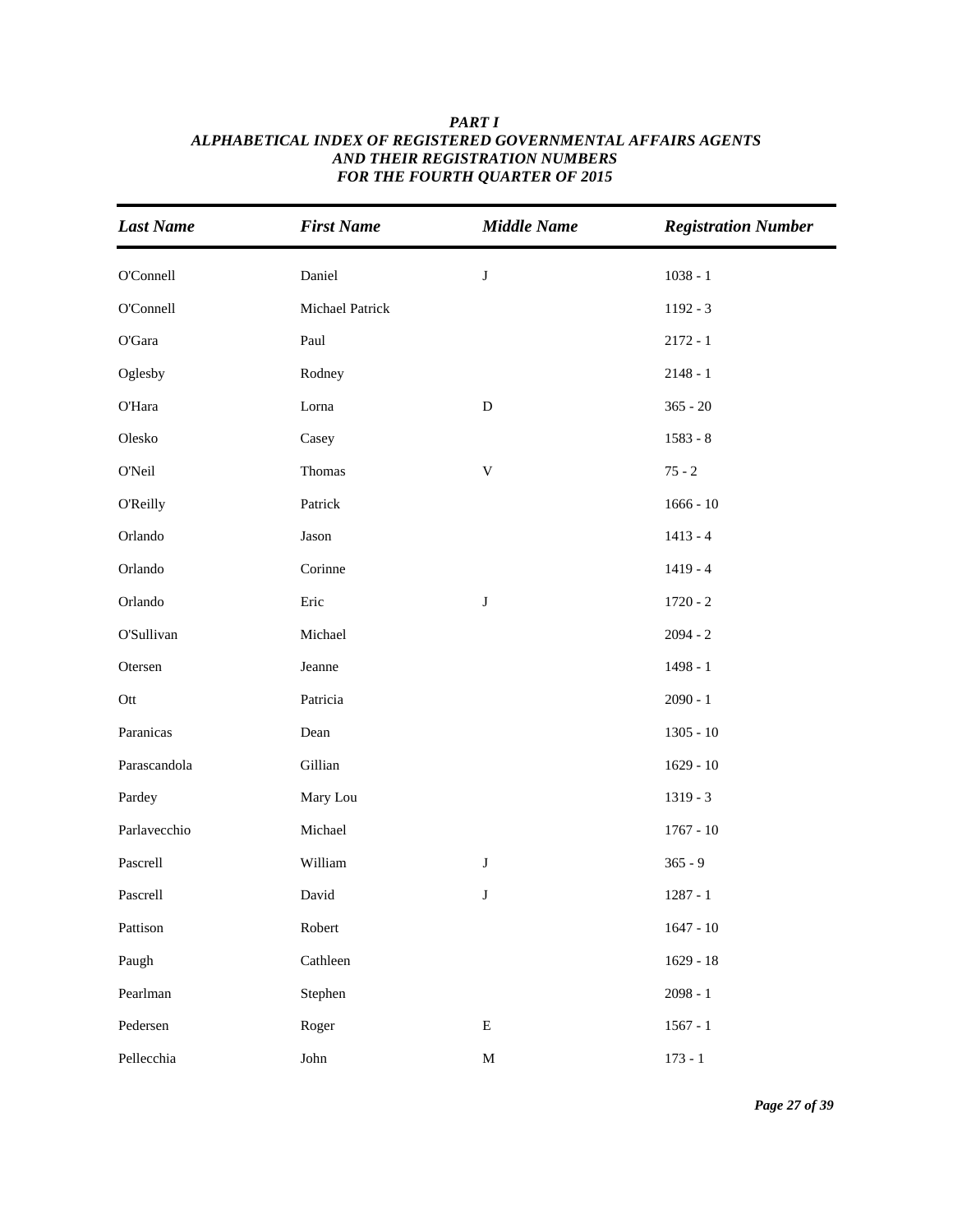| <b>Last Name</b>      | <b>First Name</b> | <b>Middle Name</b>        | <b>Registration Number</b> |
|-----------------------|-------------------|---------------------------|----------------------------|
| Pence                 | Anna              |                           | $1301 - 3$                 |
| Penza                 | Samuel            | $\mathbf F$               | 1494 - 1                   |
| Peppard               | Mary Ellen        |                           | $232 - 15$                 |
| Pereira               | Paul              |                           | $2130 - 1$                 |
| Perl                  | Ronald            |                           | $2162 - 1$                 |
| Perry                 | David             |                           | $863 - 15$                 |
| Pester                | Marc              |                           | $1626 - 3$                 |
| Peterson              | Carl              | $\boldsymbol{\mathsf{A}}$ | $1519 - 2$                 |
| Peterson              | Adam              |                           | $2098 - 3$                 |
| Petro                 | Melissia          |                           | $2082 - 1$                 |
| Pfeffer               | Francine          |                           | $18 - 18$                  |
| Picco                 | Steven            | $\bf J$                   | $1759 - 2$                 |
| Pierce                | Jean              |                           | $1498 - 2$                 |
| Pisauro               | Michael           | $\mathbf L$               | $1612 - 6$                 |
| Piscitelli            | Evan              |                           | $2170 - 1$                 |
| Pitman                | Richard           | $\boldsymbol{\mathsf{A}}$ | 1997 - 1                   |
| Pitz                  | Lisa              |                           | $1734 - 2$                 |
| Pizzutillo            | Anthony           | ${\bf E}$                 | $1607 - 2$                 |
| Placa                 | Douglas           |                           | $1928 - 1$                 |
| Plaza                 | Virginia          |                           | $2103 - 1$                 |
| Plues                 | Patrick           |                           | $2093 - 1$                 |
| ${\rm \textit{Pock}}$ | Michael           |                           | $2157 - 1$                 |
| Polacek               | Deborah           |                           | $1643 - 1$                 |
| Polizzi               | Joseph            |                           | $2136 - 1$                 |
| Popejoy               | Kathy             |                           | $714 - 13$                 |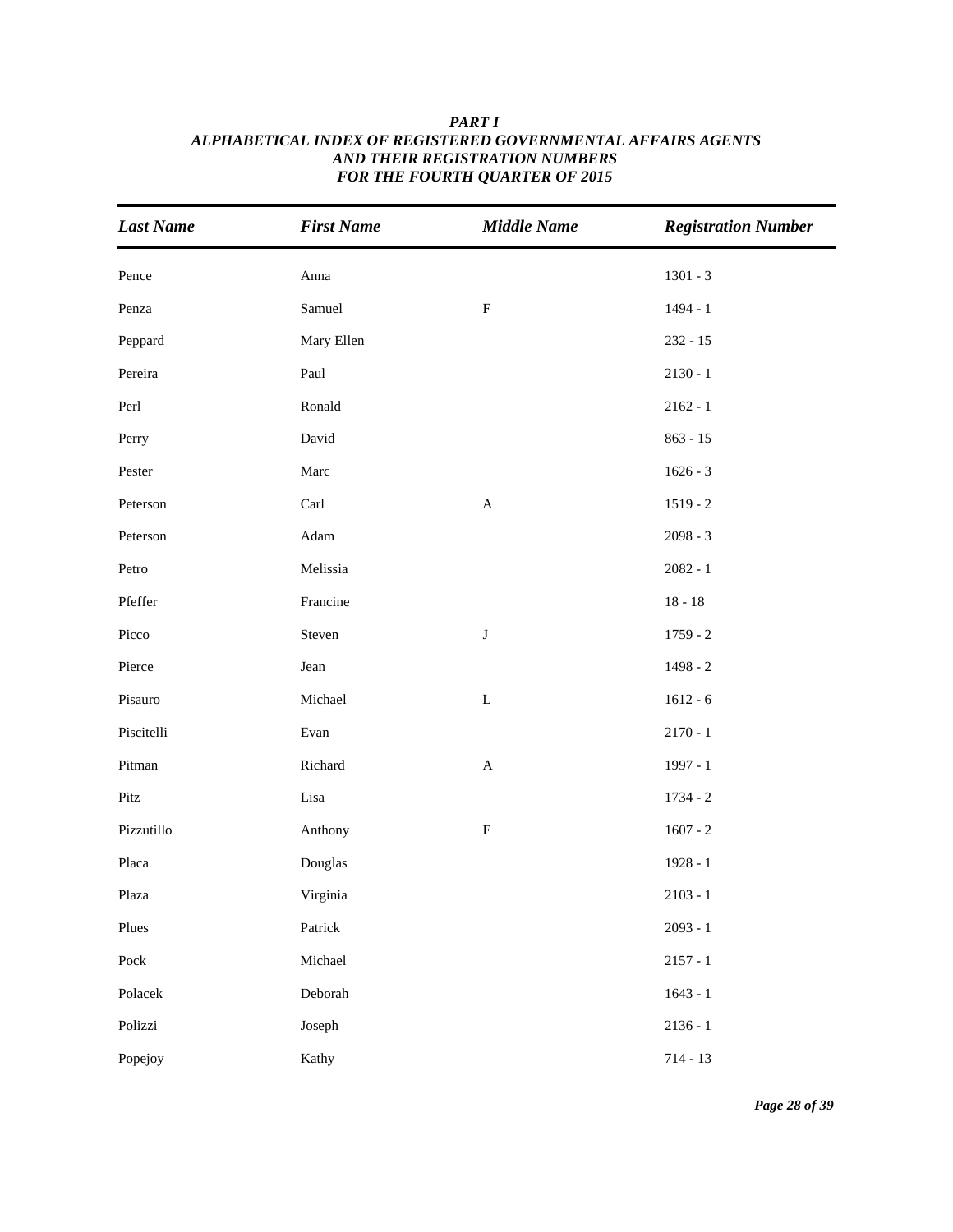| <b>Last Name</b> | <b>First Name</b> | <b>Middle Name</b> | <b>Registration Number</b> |
|------------------|-------------------|--------------------|----------------------------|
| Potosnak III     | Edward            |                    | $2010 - 1$                 |
| Powers           | Michael           |                    | $1945 - 1$                 |
| Pressman         | Michael           |                    | $1682 - 10$                |
| Price Abrams     | Lori              |                    | $551 - 49$                 |
| Pringle          | Kenneth           |                    | $1192 - 5$                 |
| Purcell          | Edward            |                    | $30 - 11$                  |
| Quackenbush      | Jim               |                    | $1928 - 2$                 |
| Quinn            | Stephanie         | ${\bf E}$          | $863 - 17$                 |
| Quinn            | Jack              |                    | $1848 - 3$                 |
| Rapa             | Francis           |                    | $1642 - 7$                 |
| Rathjen          | Carl              |                    | $863 - 24$                 |
| Rayner           | Marcus            |                    | $1731 - 1$                 |
| Reaman           | Darren            |                    | $2086 - 1$                 |
| $\mbox{Redd}$    | Jason             | $\bf J$            | $1287 - 11$                |
| Regan            | Francis           | $\mathbf X$        | $939 - 29$                 |
| Regina           | Darlene           |                    | $2062 - 3$                 |
| Reid             | Stephen           |                    | $2133 - 1$                 |
| Reid             | Rex               | ${\bf D}$          | $461 - 4$                  |
| Reilly           | Christopher       |                    | $1629 - 15$                |
| Reinhardt        | Jessica           |                    | $2135 - 2$                 |
| Reiss            | Fraidy            |                    | $2158 - 1$                 |
| Renna            | Christina         |                    | $185 - 11$                 |
| Reynertson       | Sheila            |                    | $2035 - 7$                 |
| Reznik           | Anthony           |                    | $1215 - 3$                 |
| Rhoads           | Jaclyn            |                    | $1546 - 5$                 |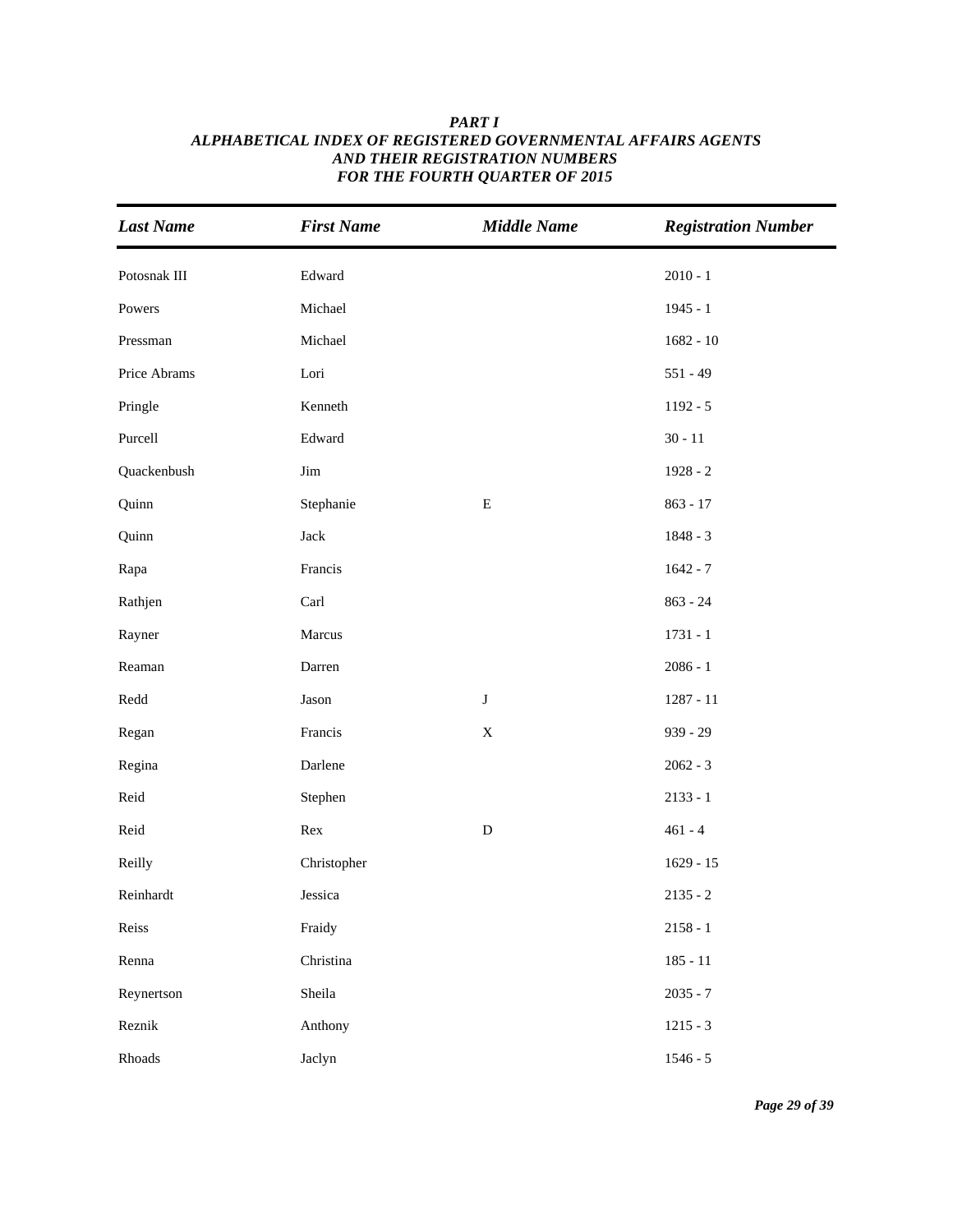| <b>Last Name</b> | <b>First Name</b> | <b>Middle Name</b> | <b>Registration Number</b> |
|------------------|-------------------|--------------------|----------------------------|
| Rice             | Serena            |                    | $2101 - 1$                 |
| Rice             | Cynthia           | $\mathsf C$        | $797 - 8$                  |
| Rice             | Craig             |                    | $1629 - 16$                |
| Richard          | Eric              |                    | $74 - 3$                   |
| Richardson       | Edward            |                    | $18 - 31$                  |
| Richardson       | <b>Nils</b>       |                    | $1380 - 1$                 |
| Riddick          | Blenda            |                    | $1170 - 5$                 |
| Riehl            | Stefanie          |                    | $49 - 18$                  |
| Risalvato        | Salvatore         |                    | $1794 - 1$                 |
| Rivell           | Dennis            |                    | $1966 - 1$                 |
| Ro               | Kate              |                    | $692 - 11$                 |
| Robbins          | Vincent           |                    | $1652 - 5$                 |
| Roberts          | James             |                    | 1943 - 9                   |
| Roberts          | Mary Kathryn      |                    | $173 - 12$                 |
| Robinson         | Frank             |                    | $49 - 8$                   |
| Rodgers          | Norma             | $\mathbf L$        | $335 - 12$                 |
| Rodriguez        | David             |                    | $1660 - 3$                 |
| Rodriguez        | Idida             |                    | $1054 - 20$                |
| Rogers           | John              |                    | $863 - 22$                 |
| Romano           | Gregory           |                    | $1642 - 8$                 |
| Root             | David             |                    | $2169 - 1$                 |
| Roper            | Akil              |                    | $756 - 39$                 |
| Rosario          | Stephen           | $\mathbf M$        | $906 - 1$                  |
| Rose             | Chistopher        |                    | $1974 - 4$                 |
| Rosmarin         | Ari               |                    | $2011 - 3$                 |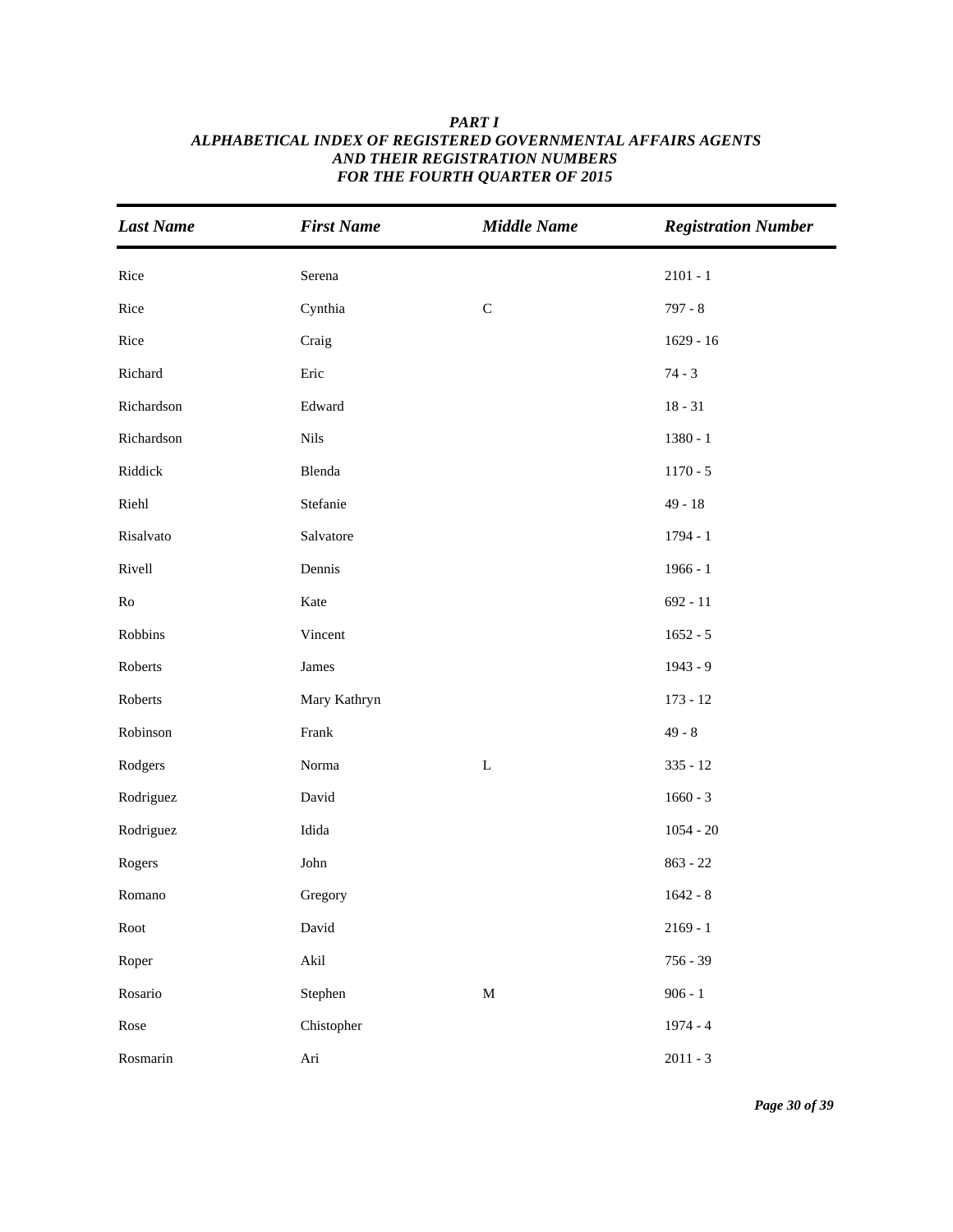| <b>Last Name</b>       | <b>First Name</b> | <b>Middle Name</b> | <b>Registration Number</b> |
|------------------------|-------------------|--------------------|----------------------------|
| Ross                   | Scott             |                    | $50 - 5$                   |
| Rossi                  | Louis             | ${\bf S}$          | $118 - 3$                  |
| Rousseau               | R David           |                    | $304 - 2$                  |
| Rozario                | Natassia          |                    | $2165 - 1$                 |
| Rudder                 | Scott             |                    | $337 - 12$                 |
| Ruga                   | Elliott           |                    | $1719 - 3$                 |
| Russo                  | Anthony           |                    | $1386 - 8$                 |
| Ryan                   | Elizabeth         |                    | $10 - 13$                  |
| Ryan                   | Joanne            |                    | $863 - 18$                 |
| Ryno                   | Craig             |                    | $1625 - 2$                 |
| Ryou                   | Patricia          |                    | $2098 - 2$                 |
| Sabath                 | $\rm{AJ}$         |                    | $1950 - 1$                 |
| Sadovy                 | Christine         |                    | $1583 - 9$                 |
| Saggiomo               | Ralph             |                    | $2076 - 1$                 |
| Sailer                 | Rosemarie         |                    | $1660 - 1$                 |
| $\operatorname{Salih}$ | Shabnam           |                    | $2165 - 3$                 |
| Salmon                 | Edward            | $\, {\bf H}$       | $1534 - 1$                 |
| Salowe-Kaye            | Phyllis           |                    | $915 - 2$                  |
| Sanborn                | Douglas           | ${\bf G}$          | $975 - 1$                  |
| Sander                 | Richard           |                    | $1606 - 7$                 |
| Sanders                | Maura             |                    | $756 - 19$                 |
| Sanders                | Wardell           |                    | $1455 - 2$                 |
| Sarmiento              | Edward            |                    | $1974 - 2$                 |
| Sarubbi                | Vincent           | $\mathbf{P}$       | $1621 - 1$                 |
| Sarubbi                | Vincent           | ${\bf P}$          | $2080 - 5$                 |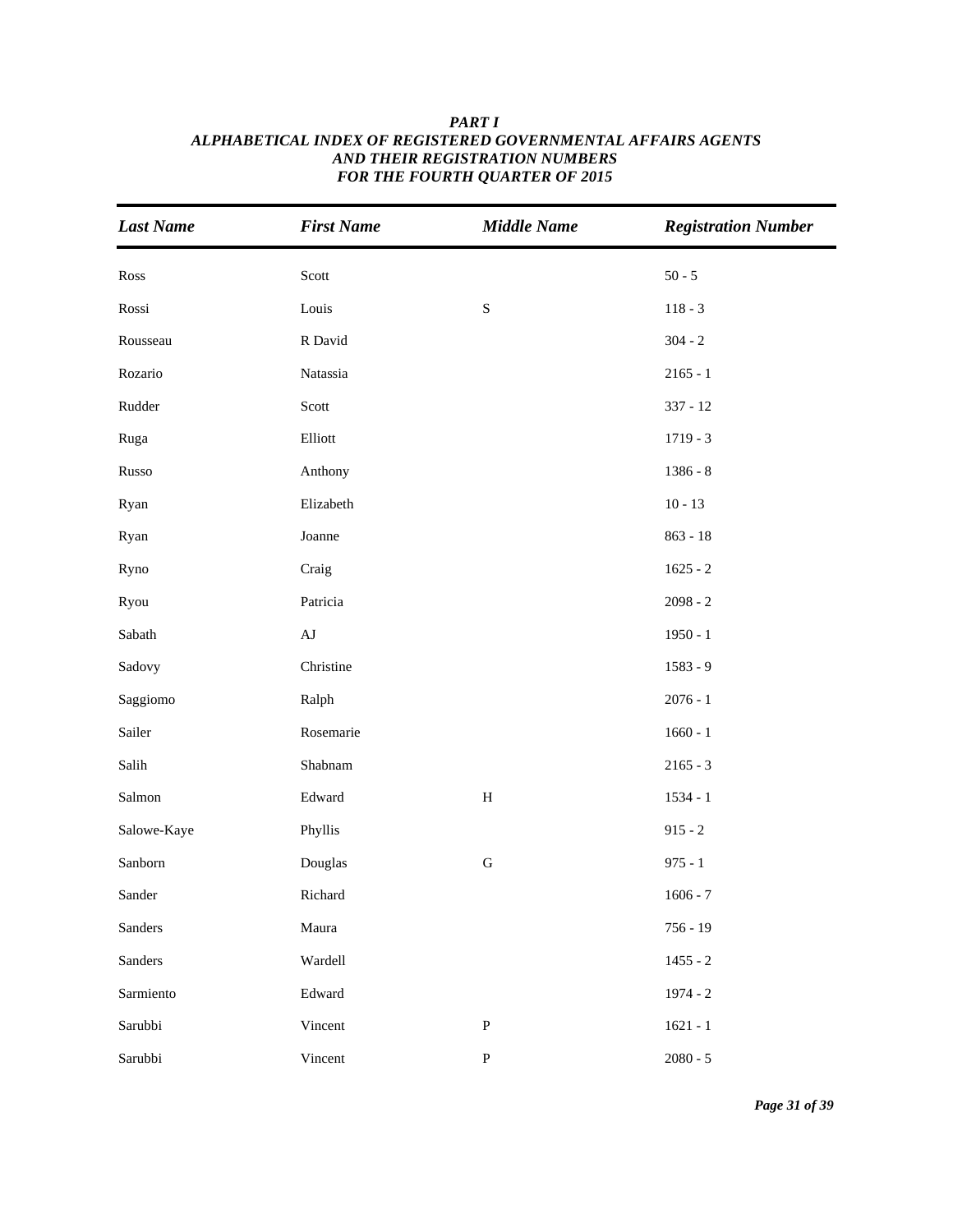| <b>Last Name</b>      | <b>First Name</b> | <b>Middle Name</b> | <b>Registration Number</b> |
|-----------------------|-------------------|--------------------|----------------------------|
| Satz                  | David             |                    | $1727 - 1$                 |
| Savage                | Judith            | ${\bf F}$          | $1226 - 1$                 |
| Scalera               | Ciro              |                    | $1130 - 4$                 |
| Scerbo                | Ryan              | $\bf J$            | $939 - 31$                 |
| <b>Schalek Downes</b> | Kimberly          |                    | $1534 - 2$                 |
| Schatz                | David             |                    | $2135 - 3$                 |
| Schatzmann            | Kathleen          |                    | $1912 - 2$                 |
| Schlee-Gilbert        | Jessica Ann       |                    | $692 - 8$                  |
| Schmidt               | Kathryn           |                    | $1916 - 4$                 |
| Schmidt               | Judith            |                    | $335 - 10$                 |
| Schnitzlein           | James             |                    | $2104 - 1$                 |
| Schulz                | James             | $\bf J$            | $1159 - 2$                 |
| Schulz                | Melanie           |                    | $394 - 16$                 |
| Schwartz              | David             |                    | $2081 - 1$                 |
| Schwarz               | Roger             | $\mathbf M$        | $463 - 14$                 |
| Schweder              | J Michael         |                    | $549 - 9$                  |
| Schweder              | Michael           |                    | $1741 - 4$                 |
| Sciarra               | David             | ${\bf G}$          | $1213 - 5$                 |
| Scotti                | Roseanne          |                    | $1327 - 1$                 |
| Sellers               | Valerie           |                    | $1523 - 4$                 |
| Senior                | Steven            | $\mathbf T$        | $173 - 25$                 |
| Sette                 | John              |                    | 1894 - 1                   |
| Severoni              | Anthony           |                    | 1939 - 1                   |
| Seville               | Tyler             |                    | $49 - 20$                  |
| Shapiro               | Bruce             |                    | $644 - 9$                  |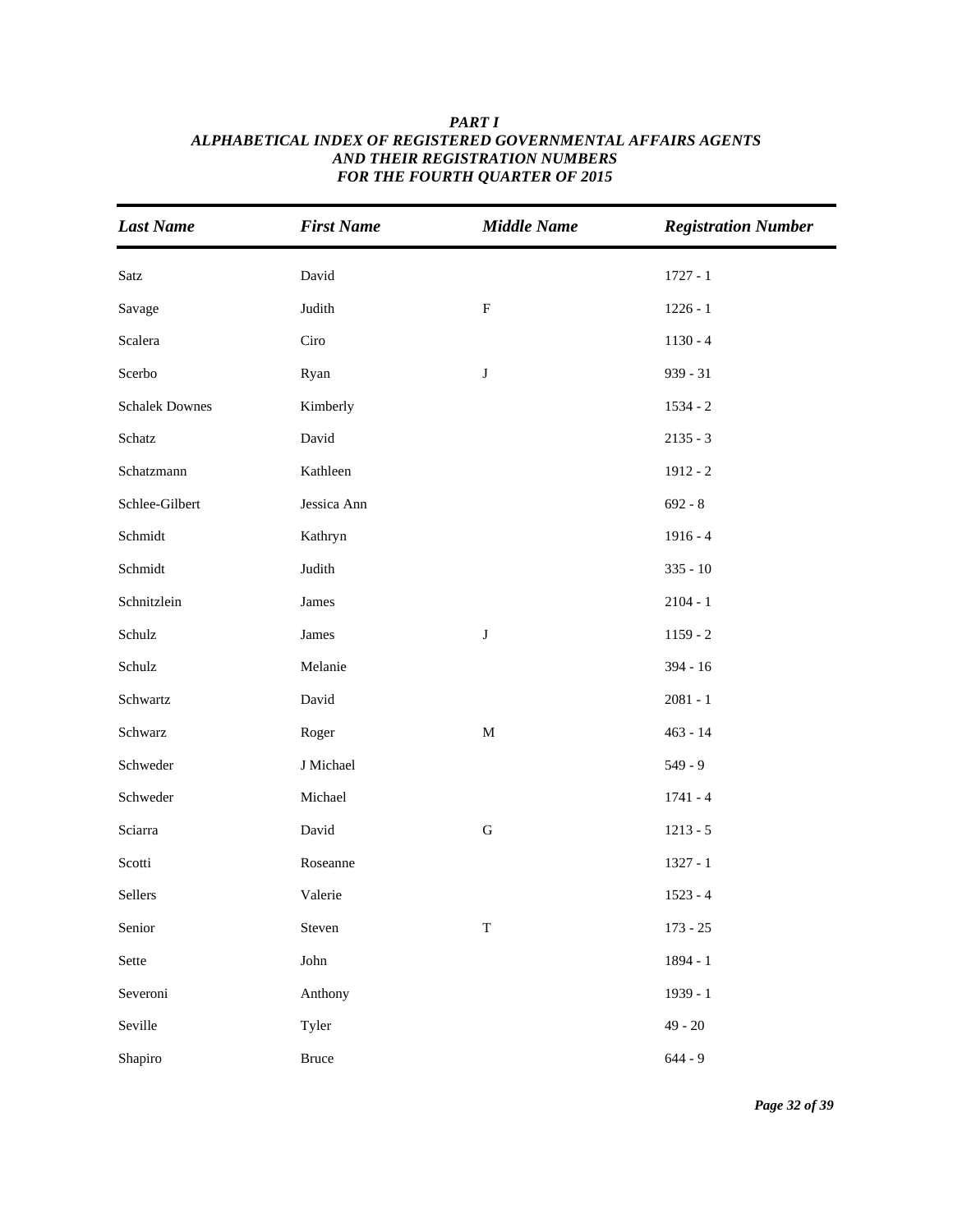| <b>Last Name</b>            | <b>First Name</b> | <b>Middle Name</b>        | <b>Registration Number</b> |
|-----------------------------|-------------------|---------------------------|----------------------------|
| Shaw                        | Gary              |                           | $1463 - 3$                 |
| Shea                        | Maureen           |                           | $1523 - 3$                 |
| Sheres                      | Tanya             |                           | $2018 - 9$                 |
| Short                       | Carol Ann         |                           | $53 - 9$                   |
| Shuffler                    | Eric              |                           | $1584 - 1$                 |
| Shuffler                    | Eric              |                           | $1735 - 2$                 |
| Sico                        | Donald            |                           | $1292 - 1$                 |
| Siekerka                    | Michele           |                           | $49 - 21$                  |
| Silva                       | Milly             |                           | $2006 - 4$                 |
| Siminski                    | Donna             |                           | $2146 - 1$                 |
| Simonetta                   | Joseph            | $\boldsymbol{\mathsf{A}}$ | $433 - 14$                 |
| Sinclair                    | Andrew            |                           | $1704 - 4$                 |
| Singal                      | Alka              |                           | $2056 - 3$                 |
| Sisson                      | Karen             |                           | $1913 - 2$                 |
| Skinner                     | Shelley           |                           | $2117 - 1$                 |
| Slingerland                 | Molly             |                           | $1320 - 4$                 |
| Smith                       | William           |                           | $1682 - 3$                 |
| Smith                       | David             | $\boldsymbol{\mathsf{A}}$ | $365 - 8$                  |
| $\mathop{\hbox{\rm Smith}}$ | Geraldine         |                           | $1524 - 21$                |
| Snader                      | Kristofer         |                           | $2124 - 1$                 |
| Sokolov                     | Evan              |                           | $2076 - 5$                 |
| Soliman                     | Michael           |                           | $2114 - 2$                 |
| Sollie                      | Kyle              |                           | $1760 - 2$                 |
| Some                        | Steven            |                           | $551 - 53$                 |
| Somers                      | Julia             |                           | $1719 - 1$                 |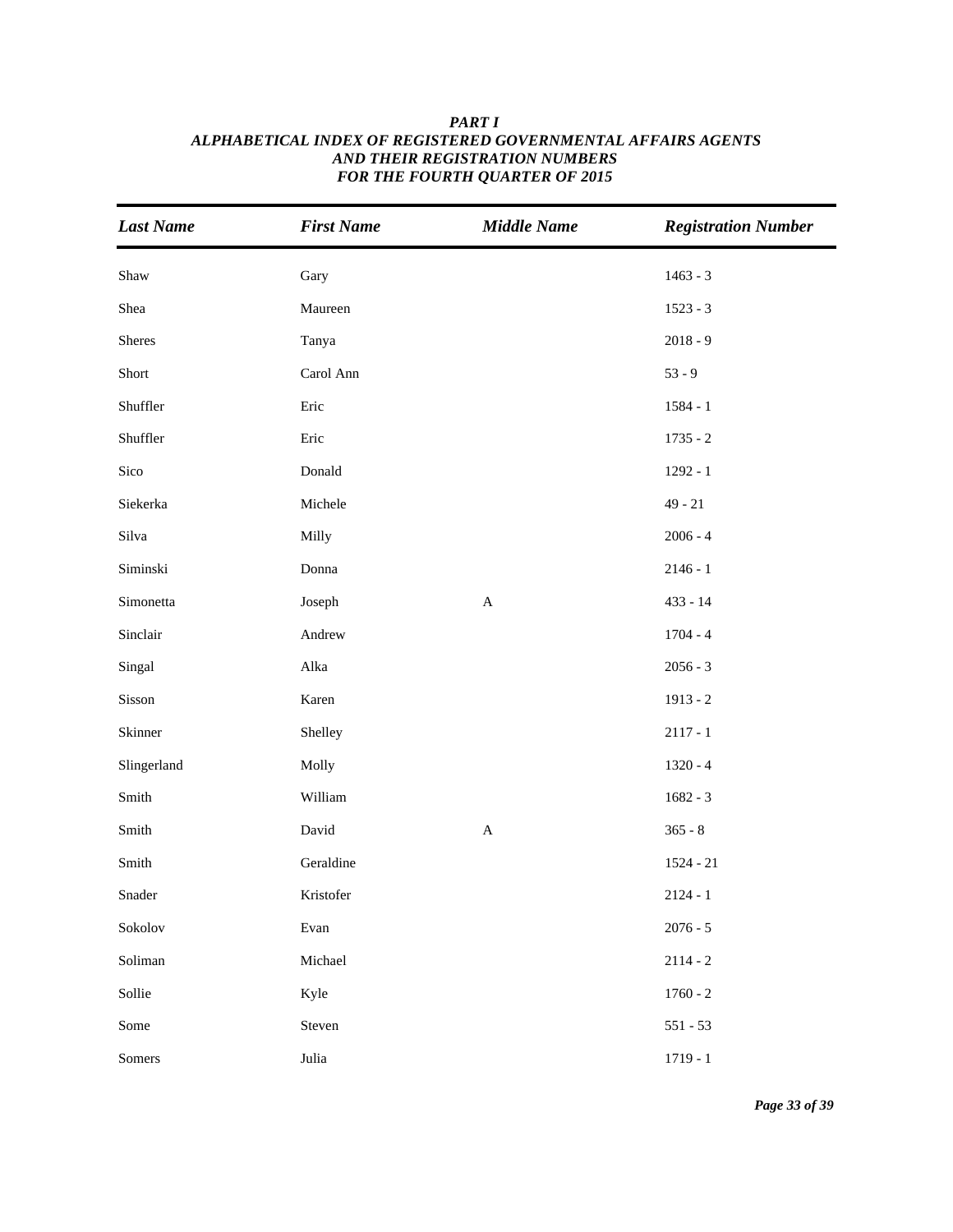| <b>Last Name</b> | <b>First Name</b> | <b>Middle Name</b>        | <b>Registration Number</b> |
|------------------|-------------------|---------------------------|----------------------------|
| Sonnenberg       | Stacy             |                           | $1893 - 2$                 |
| Sousa            | Michele           |                           | $1629 - 21$                |
| Spector          | David             |                           | $2120 - 2$                 |
| Sperduto         | Mark              |                           | $1180 - 2$                 |
| Sperrazza        | Dan               |                           | $833 - 12$                 |
| Spielberg        | Joshua            |                           | $756 - 37$                 |
| Spiller          | Sean              | $\mathbf M$               | $18 - 30$                  |
| Spinelli         | Eugene            |                           | $2076 - 2$                 |
| St John          | Catherine         |                           | $149 - 3$                  |
| St Onge          | Paul              | $\bf J$                   | $1287 - 2$                 |
| Stanton          | Matthew           |                           | $721 - 23$                 |
| Stanziola        | John              |                           | $833 - 11$                 |
| <b>Stark</b>     | Christopher       |                           | $1277 - 6$                 |
| Staropoli        | Alexandra         |                           | $1327 - 4$                 |
| Stearns          | Christine         | $\mathbf{A}$              | $1287 - 12$                |
| Stein            | Ellen             |                           | $721 - 27$                 |
| Steinhauer       | Wendell           |                           | $18 - 22$                  |
| Steiniger        | ${\rm John}$      |                           | $1628 - 4$                 |
| Stern            | Alexander         |                           | $1524 - 22$                |
| Stern            | Michael           |                           | $2018 - 1$                 |
| Stewart          | Patrick           | $\boldsymbol{\mathsf{A}}$ | $433 - 21$                 |
| Stewart          | Peter             | ${\bf G}$                 | $677 - 1$                  |
| Stine            | Frederick         |                           | $1762 - 7$                 |
| Stoddard         | Abigail           |                           | $2175 - 1$                 |
| Stokes           | Monica Slater     |                           | $1170 - 3$                 |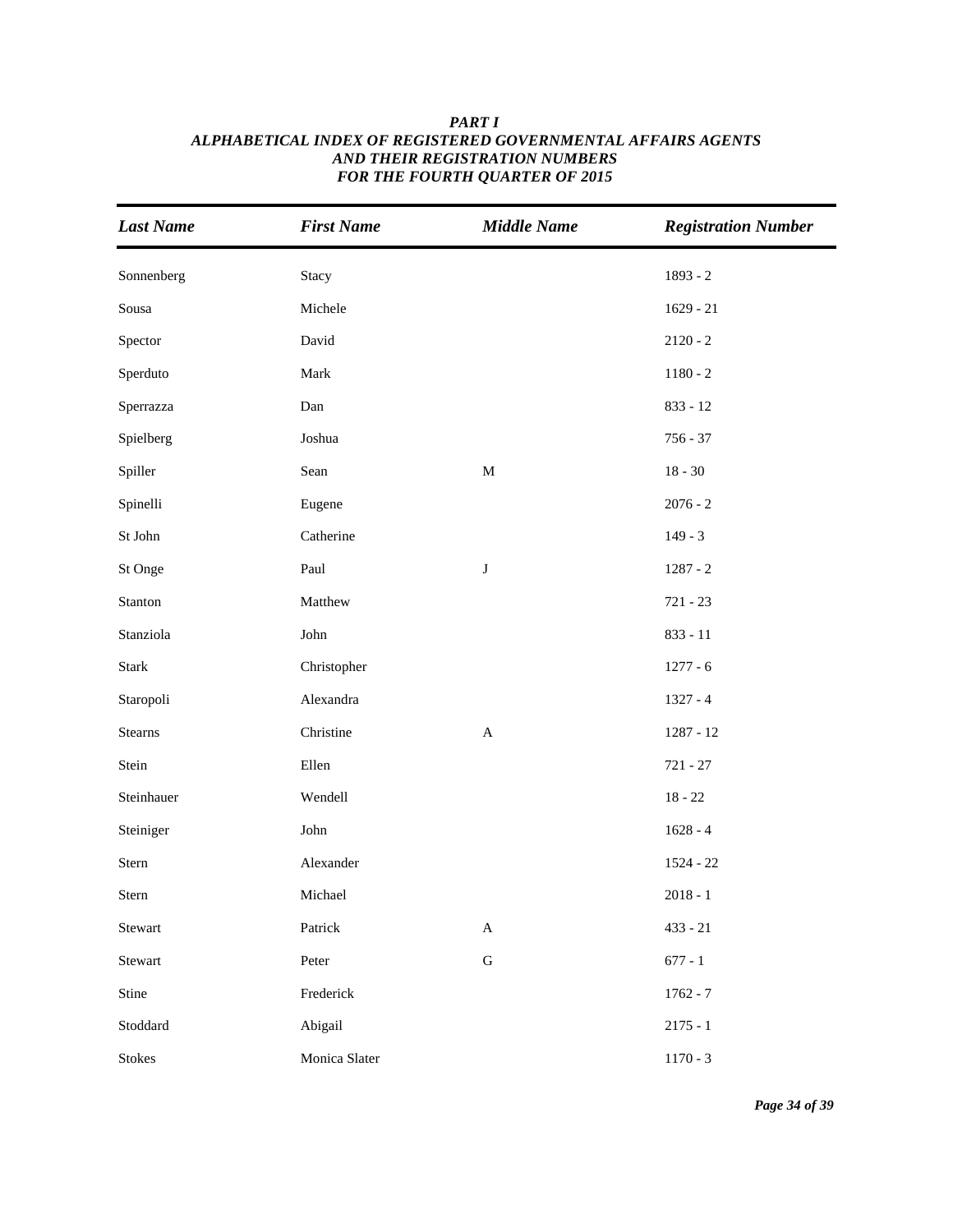| <b>Last Name</b>   | <b>First Name</b> | <b>Middle Name</b> | <b>Registration Number</b> |
|--------------------|-------------------|--------------------|----------------------------|
| Stowell            | Cheryl            | $\, {\bf B}$       | $1284 - 9$                 |
| Strickland         | Lynne             |                    | $858 - 1$                  |
| Strickland         | Mark              | ${\bf F}$          | $1525 - 3$                 |
| <b>Strom Power</b> | Grace             |                    | $2060 - 3$                 |
| Sturm              | Christine         |                    | $1814 - 1$                 |
| Sullivan           | Jennifer          |                    | $2022 - 1$                 |
| Sullivan           | ${\rm John}$      |                    | $1629 - 17$                |
| Swan               | Eiblin            |                    | $1642 - 9$                 |
| Sweeney            | Jennifer          |                    | $1482 - 2$                 |
| Swope              | Adam              |                    | $714 - 12$                 |
| Sypek              | Arthur            |                    | $1413 - 8$                 |
| Taliaferro         | Lilton            | ${\bf R}$          | $1068 - 3$                 |
| Taranta            | Evan              |                    | $2083 - 2$                 |
| Tartaglia          | Robert            |                    | $2096 - 1$                 |
| <b>Tasy</b>        | Marie             | $\mathbf E$        | $1351 - 1$                 |
| Tattoni            | Julie             | ${\bf R}$          | $1224 - 3$                 |
| Taylor             | Lisa              |                    | $1901 - 3$                 |
| Teffenhart         | Patricia          |                    | $1676 - 4$                 |
| Ternet             | Chris             |                    | $1408 - 3$                 |
| Thiers             | Gerard            | $\mathbf M$        | $811 - 1$                  |
| Thigpen            | Richard           | $\mathbf T$        | $1524 - 8$                 |
| Thomas             | Osomo             |                    | $18 - 32$                  |
| Thomas Wells       | Samuel            |                    | $1594 - 1$                 |
| Thompson           | Dean              |                    | $1686 - 2$                 |
| Tideman            | David             | ${\bf R}$          | $1468 - 1$                 |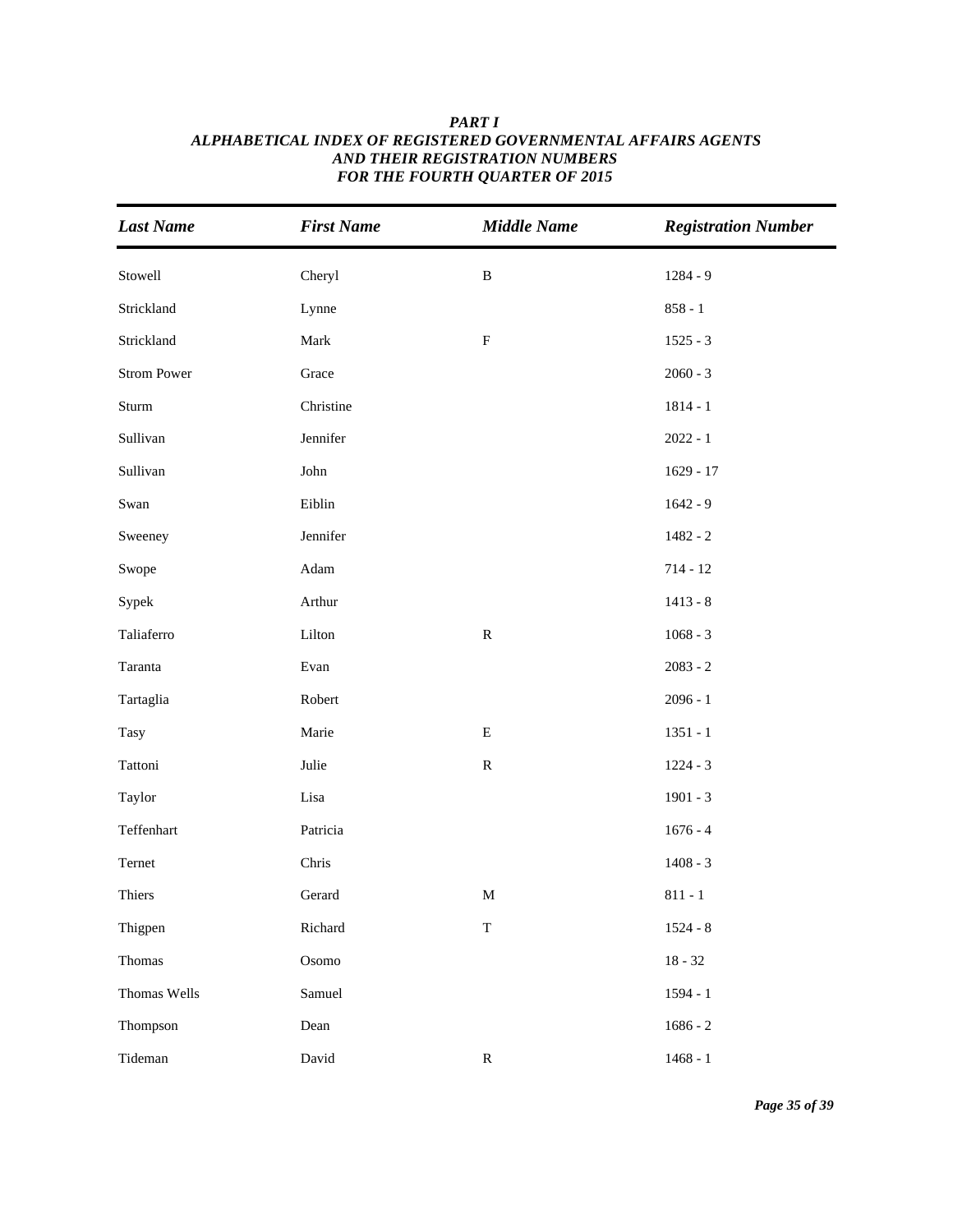| <b>Last Name</b>                | <b>First Name</b> | <b>Middle Name</b>        | <b>Registration Number</b> |
|---------------------------------|-------------------|---------------------------|----------------------------|
| Tinsley                         | Megan             |                           | $2085 - 2$                 |
| Tittel                          | Jeff              |                           | 1389 - 2                   |
| Tobjy                           | George            |                           | $1730 - 2$                 |
| Toft                            | Dennis            | $\mathbf M$               | $1666 - 6$                 |
| Tomson                          | Douglas Mark      |                           | $644 - 7$                  |
| Torok                           | Enid              |                           | $199 - 1$                  |
| $\operatorname{\mathsf{Torok}}$ | John              |                           | $199 - 2$                  |
| Torpey                          | Patrick           |                           | $1054 - 4$                 |
| Torpey                          | Michael           |                           | $1334 - 2$                 |
| Torricelli                      | Robert            | ${\bf G}$                 | $1538 - 2$                 |
| Tosches                         | Jason             |                           | $1741 - 5$                 |
| Totaro                          | David             |                           | $1956 - 2$                 |
| Travostino                      | Michael           |                           | $2062 - 2$                 |
| Tsimis                          | Evlyn             |                           | $1463 - 2$                 |
| Tumulty                         | Patricia          | $\mathbf A$               | $662 - 1$                  |
| Turner                          | Michael           |                           | $1895 - 1$                 |
| Tyahla                          | Paul              |                           | $75 - 17$                  |
| Tyler                           | George            | $\bf J$                   | $1382 - 1$                 |
| Tyrrell                         | Joseph            |                           | $1448 - 2$                 |
| Urgola                          | August            | $\boldsymbol{\mathsf{A}}$ | $1626 - 4$                 |
| Valeri Jr                       | ${\rm John}$      | ${\bf G}$                 | $1666 - 8$                 |
| Valluzzo                        | Francis           |                           | $2155 - 1$                 |
| van Rossum                      | Maya              |                           | $1762 - 5$                 |
| Van Wagner                      | Michael           | $\bf J$                   | $692 - 10$                 |
| Van Wagner                      | Richard           |                           | $2115 - 1$                 |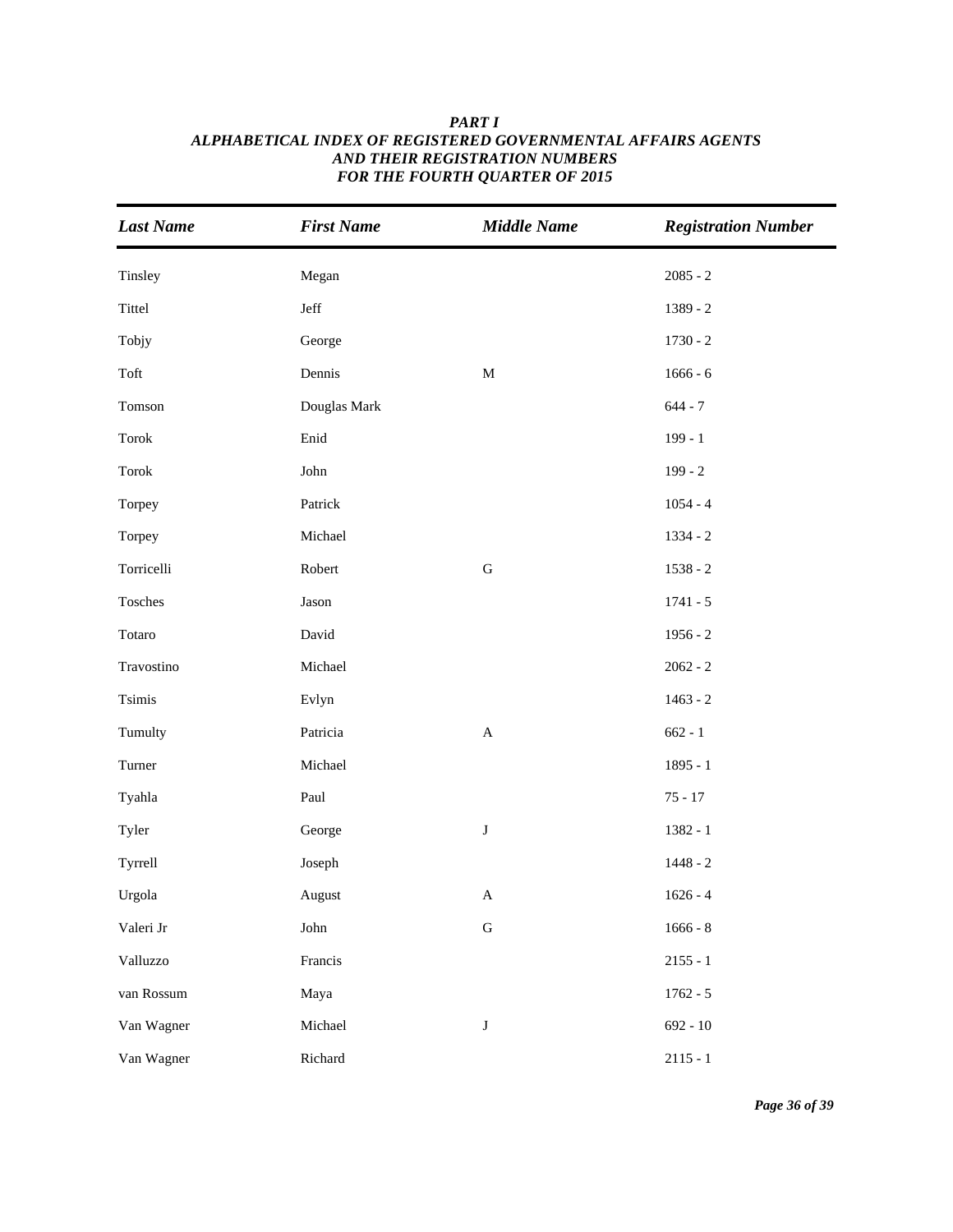| <b>Last Name</b> | <b>First Name</b>     | <b>Middle Name</b>        | <b>Registration Number</b> |
|------------------|-----------------------|---------------------------|----------------------------|
| Vardeman         | Ann                   |                           | $1591 - 18$                |
| Varley           | William               |                           | $1014 - 24$                |
| Vinson           | Elizabeth             |                           | $1936 - 1$                 |
| Visconsi         | Charles               |                           | $1647 - 2$                 |
| Volz             | <b>Brian</b>          |                           | $18 - 19$                  |
| Wachter          | Mary                  |                           | $2069 - 1$                 |
| Waldt            | Peter                 |                           | $2018 - 14$                |
| Wallace          | James                 |                           | $1624 - 5$                 |
| Wallace          | Michael               |                           | $49 - 25$                  |
| Walsh            | $\mathop{\text{Jim}}$ |                           | $1946 - 2$                 |
| Walsh            | Kevin                 |                           | $1877 - 1$                 |
| Walsh            | Kevin                 | ${\bf G}$                 | $1287 - 7$                 |
| Walters          | Leah                  |                           | $1644 - 1$                 |
| Waltman          | $\mathop{\text{Jim}}$ | ${\bf R}$                 | $1612 - 4$                 |
| Warburton        | Deborah               |                           | $1477 - 3$                 |
| Warren           | LaShawn               | $\mathbf Y$               | $1795 - 16$                |
| Warsh            | Jeffrey               |                           | $721 - 14$                 |
| Wasman           | Raymond Lee           |                           | 1994 - 1                   |
| Wasserman        | Scott                 |                           | $75 - 16$                  |
| Waters           | Edward                |                           | $1797 - 3$                 |
| Waters           | Edward                |                           | $127 - 5$                  |
| Watkins          | James                 | ${\bf P}$                 | $1863 - 1$                 |
| Watsey           | Kevin                 |                           | $1014 - 20$                |
| Wean             | Deborah               | $\boldsymbol{\mathsf{A}}$ | $692 - 7$                  |
| Weber            | Devon                 |                           | $1476 - 7$                 |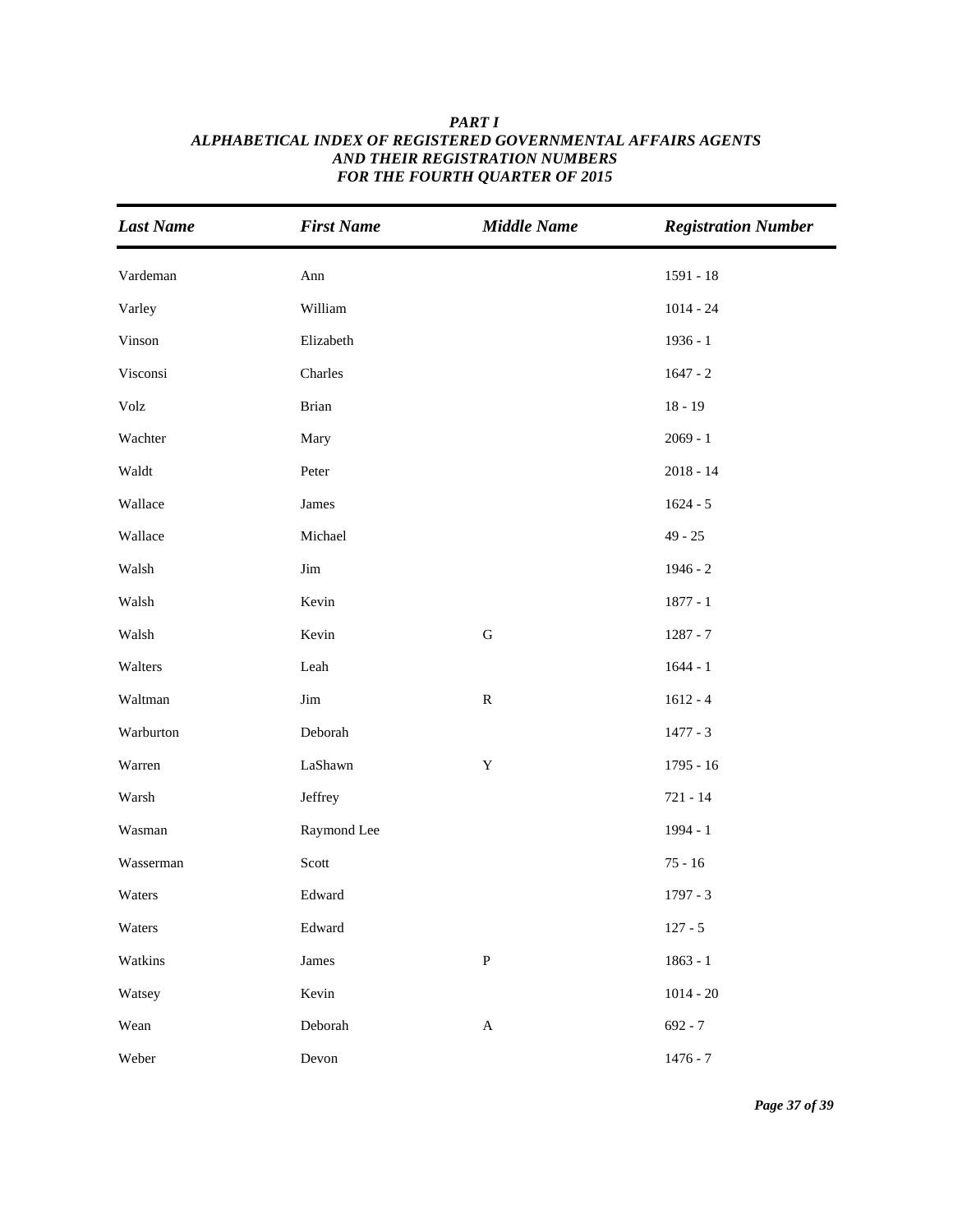| <b>Last Name</b> | <b>First Name</b> | <b>Middle Name</b> | <b>Registration Number</b> |
|------------------|-------------------|--------------------|----------------------------|
| Weidner          | Matthew           |                    | $1629 - 12$                |
| Weil             | Carter            |                    | $2065 - 2$                 |
| Weiner           | Stuart            | $\, {\rm H}$       | $1512 - 1$                 |
| Weiner           | Sharon            | $\mathbf L$        | $633 - 1$                  |
| Weiss            | Peter             |                    | $2121 - 4$                 |
| Welfel           | Scott             |                    | $1795 - 12$                |
| Wentz            | Debra             | ${\bf L}$          | $986 - 1$                  |
| Wheeler          | Douglas           | $\mathbf A$        | $1152 - 2$                 |
| White            | Timothy           |                    | $1954 - 2$                 |
| Whiten           | Jon               |                    | $2035 - 6$                 |
| Whitley          | Kelly             |                    | $1820 - 1$                 |
| Wijemanne        | Heshani           |                    | $2081 - 2$                 |
| Willens          | Kevin             |                    | 1893 - 1                   |
| Willoughby       | Melanie           | $\mathbf L$        | $49 - 10$                  |
| Wilson           | Tom               |                    | $1720 - 5$                 |
| Wirta            | Wayne             | ${\bf E}$          | $818 - 1$                  |
| Wissel           | Randy             |                    | $1746 - 2$                 |
| Woodard          | Stephen           | $\mathbf K$        | $714 - 7$                  |
| Woods            | Dion              |                    | $1916 - 1$                 |
| Wowkanech        | Charles           |                    | $74 - 2$                   |
| Wright           | Richard           |                    | $721 - 34$                 |
| Yakomin          | Lisa              |                    | $2129 - 1$                 |
| Young            | Steven            |                    | $2018 - 10$                |
| Young            | Gary              | ${\bf S}$          | $1454 - 2$                 |
| Zaentz           | Kenneth           | $\mathbf C$        | $1477 - 1$                 |